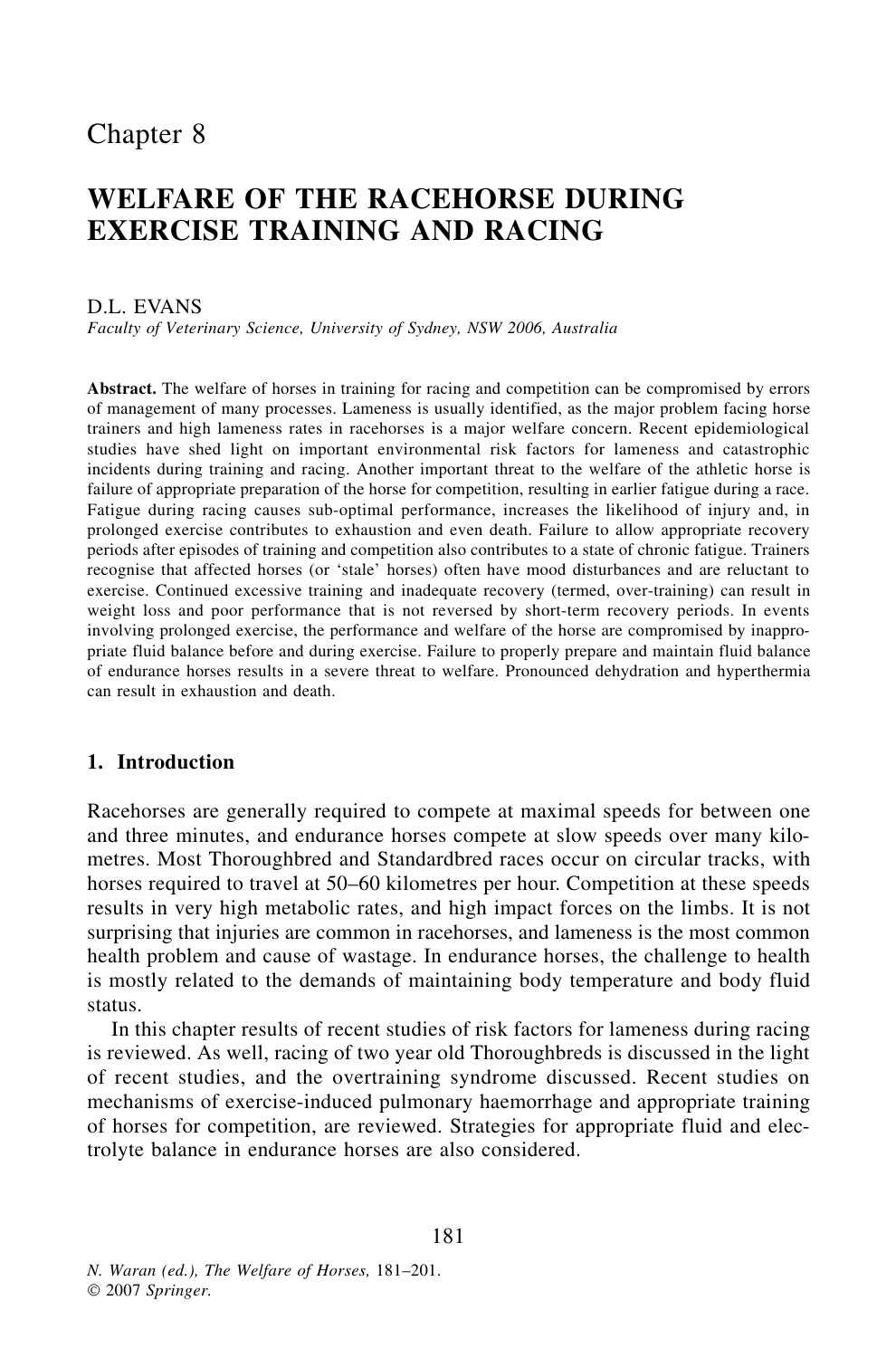#### **2. Musculoskeletal Injuries and Lameness**

Musculoskeletal injuries are very common in athletic horses, and lameness is probably the greatest cause of concern for the welfare of horses in training for racing and eventing (see Figure 1). There have been several studies of the epidemiology of lameness in racehorses, and this section illustrates the scope of the problem. It is important that studies of this type are conducted because solutions to the problem of high lameness rates are unlikely to be found if the nature of the problem is not clearly described and understood by all persons and organisations with an interest in the welfare of the racehorse.

MInjuries and disease sustained in training are less visible to the public than racing injuries, yet they represent an important source of wastage to the industry (Jeffcott *et al*., 1982) and raise similar concerns for animal welfare. Whilst racing injuries are officially recorded by veterinarians employed by race-clubs in Australia, official records of injuries in training are not maintained. Trainers are not usually required to report injuries sustained during training and the veterinarians servicing the stables are not compelled to notify the stewards of cases they have treated. In contrast, the regulation of veterinary services by the racing authorities in Japan and Hong Kong makes it possible to maintain central records of injuries sustained in training (Watkins 1985; JRA 1991).

Maintenance of detailed records of injuries sustained during training and after racing is fundamental to the process of investigating the causes of the problems,



*Figure 1.* Racing imposes certain risks of injury on the horse.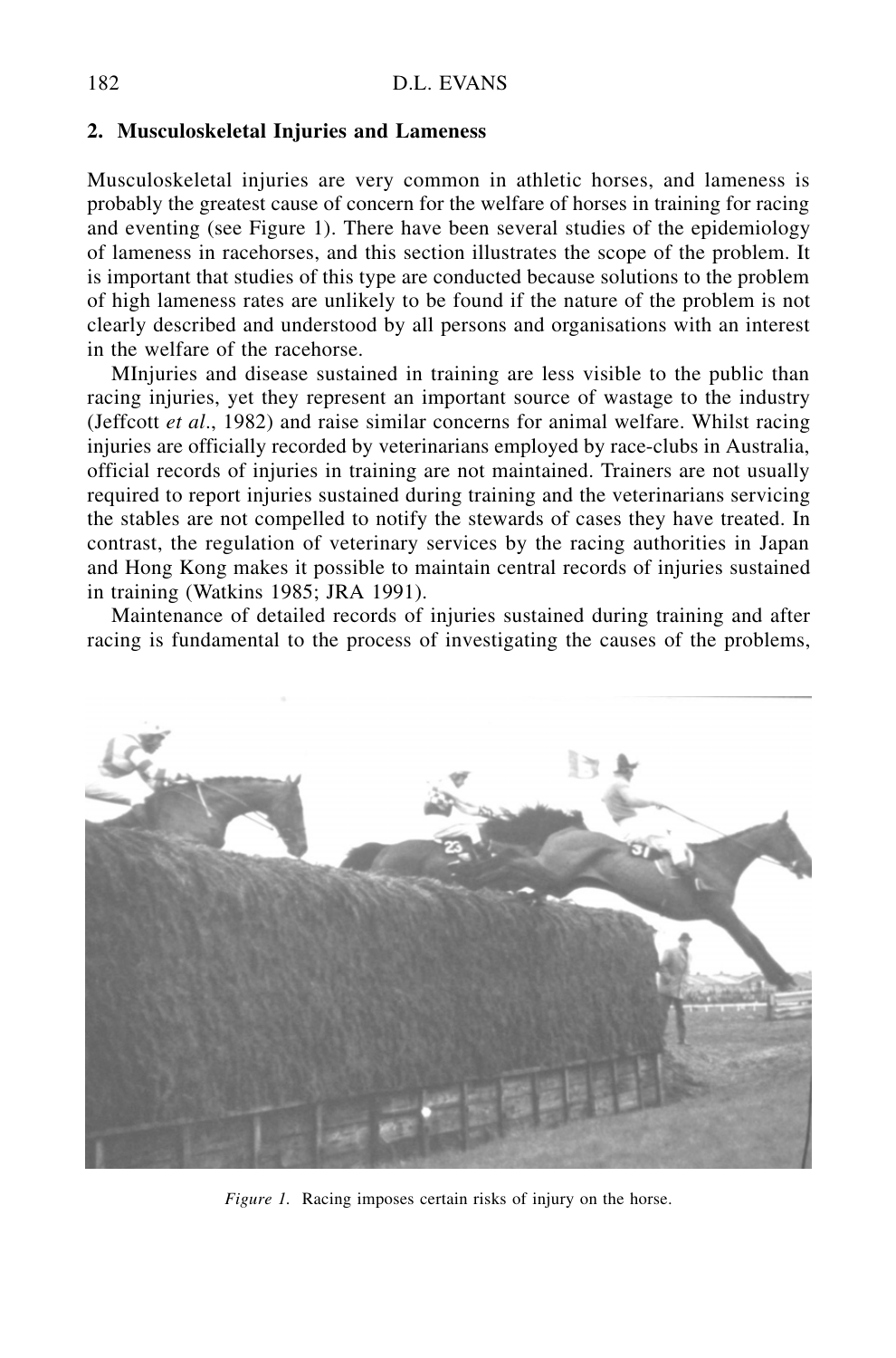and measuring the success or failure of changes to factors such as training, racing, and track design and reconstruction. It is unfortunate that large sums of money are frequently spent on redesign and construction of racetracks in the absence of either good evidence for the changes, or studies of the effect of the changes. Racetracks for Standardbred racing have undergone radical changes in design in many countries. These changes to racetrack construction are an important contributor to improved horse welfare because increased banking of the turns significantly reduces lameness rates after races on these tracks (Evans & Walsh 1997).

Most Thoroughbred horses in Australia are trained on racetracks and must therefore gallop around corners during training. Research has shown that the strain on the third metacarpal bone increases when turning a corner, and increasing the tightness of the corner increases the strain. The strain on the outside limb was consistently more than on the inside limb when exercising around a turn. This difference is accentuated when speed is increased (Davies 1996).

Standardbreds race at approximately 800 metres per minute, often on small racetracks with a circumference of 800 metres. The strains on the limbs will be increased if the design of the racetrack includes irregularities in the surface, and if the turns are not properly banked, as in a cycling velodrome. Underbanking on the turns of a racetrack refers to a design that results in excessive centrifugal forces on the horse as it travels around the bend. Investigations of racetrack design for Standardbred trotters have confirmed the need for adequate banking. When a racetrack was redesigned to remove underbanking in semicircular curves, improve the transition between curves and remove sloping sections on the straight there was marked reduction in gait asymmetry and the heat in fetlock joints (Fredricson *et al.*, 1975a, b). These results suggest the strain on the limbs had been reduced when the banks were steeper on the corners (Fredricson *et al.*, 1975a, b).

The results of these studies indicate that track design and banking of corners may also be a major factor contributing to injuries in Thoroughbred racehorses. Increasing the radius of corners and the degree of banking and placement of inclines in straight stretches may be useful in reducing low-grade lameness such as shin soreness. In addition, during the early stages of training, it would also be advisable to reduce the speed at which horses travel around corners.

Increasing the load a horse must carry increases the ground reaction forces. This increase in ground reaction forces could increase the load placed on the bone during training. Therefore it is possible that the use of heavier riders could increase the incidence of injuries. The skill of the rider may also affect the forces placed on the third metacarpal bone. Studies in trotting horses have demonstrated that a rider is able to redistribute weight borne by the horse from the front limbs to the hindlimbs (Schamhardt *et al.*, 1991). Training without a rider, for example, on a treadmill, may help reduce lameness rates. However, treadmill training is not specific for the demands of racing, and should not be used exclusively.

Reduced lameness rates could be a factor in the superior earnings from prize money in Thoroughbred stables in USA that use treadmills as part of their routine training. A large-scale study has studied racing performance of Thoroughbreds in North America with a history of treadmill training (Kobluk *et al.*, 1996). Horses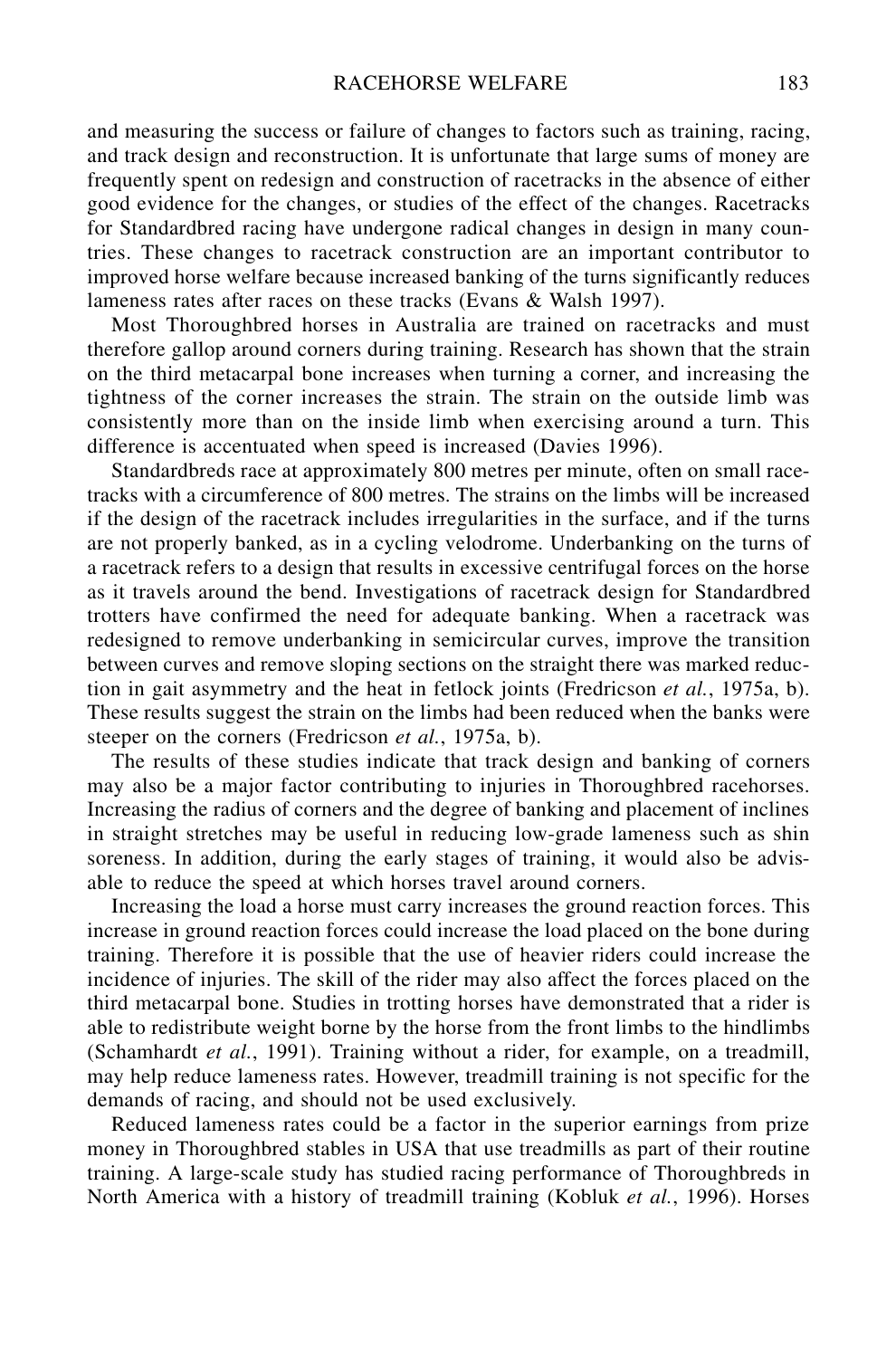#### 184 D.L. EVANS

that had been trained on the treadmill for at least 50% of their program for at least 60 days prior to the start of racing were defined as treadmill trained. Racing performance in 107 treadmill-trained horses was compared with results in 214 control horses trained conventionally. In all age groups and classes the treadmill-trained horses were equal or superior to the conventionally trained horses.

A study examining all types of lameness in a number of different racing stables found that lameness decreased in stables with higher numbers of horses and increased in stables with higher levels of veterinary and farrier involvement (Ross & Kaneene 1996). It is not clear what effect these factors would have on the incidence of shin soreness. Furthermore these results could reflect differences in rates of injury detection, rather than rates of lameness.

Bone mineral density contributes to bone strength, and it can be measured accurately in the distal limb of growing or training horses. Training results in increased mineral density (Firth *et al.*, 2000). A study comparing pasture raised foals to those raised in boxes with and without additional exercise found that pasture raised foals appeared to have a "stronger" musculoskeletal system (Weeren *et al.*, 2000). However, most of the difference in bone mineral density between the three groups disappeared after six months without exercise. Furthermore, as this study did not follow the horses beyond 11 months it is not possible to draw conclusions regarding the permanent damage and consequences for later performance of housing during early development. Differences in exercise levels in foals also had implications for development of articular cartilage, tendon and muscles, and can influence gait. Enforced withholding of exercise retarded development. The authors reported that absence of exercise in the foals had a long-term effect on collagen characteristics in articular cartilage. They speculate that it is possible that this effect could have implications for injury resistance later in life. The authors recommend pasture raising for foals in the first year of life.

# 2.1. INJURIES IN TWO YEAR OLD THOROUGHBREDS

The training and racing of two-year-olds is a contentious issue because of welfare concerns about subjecting relatively immature horses to high work demands. Mason and Bourke (1973) followed 74 Thoroughbreds in Australia during their two-yearold racing season and reported that 40% were unsound at the end of the season. The most common cause of unsoundness was sore shins (46% of cases). Shin soreness is a training injury that affects the upper dorsal aspect of the third metacarpal bone. The complaint is most commonly observed in young Thoroughbred and Quarter horses during their first racing preparation. The condition is characterised by pain on palpation of the metacarpus and is often associated with an unwillingness to work at high speed. Continued training may lead to diffuse soft tissue swelling visible on the dorsum of the metacarpus (Stover *et al.*, 1988).

Approximately 9% of cases of lameness were associated with sore shins in the UK (Jeffcott *et al.*, 1982; Rossdale *et al.*, 1985). A survey of veterinarians and trainers estimated that shin soreness affected 80% of two-year-olds in Australia (Buckingham & Jeffcott 1990) and 70% in the United States (Norwood 1978). The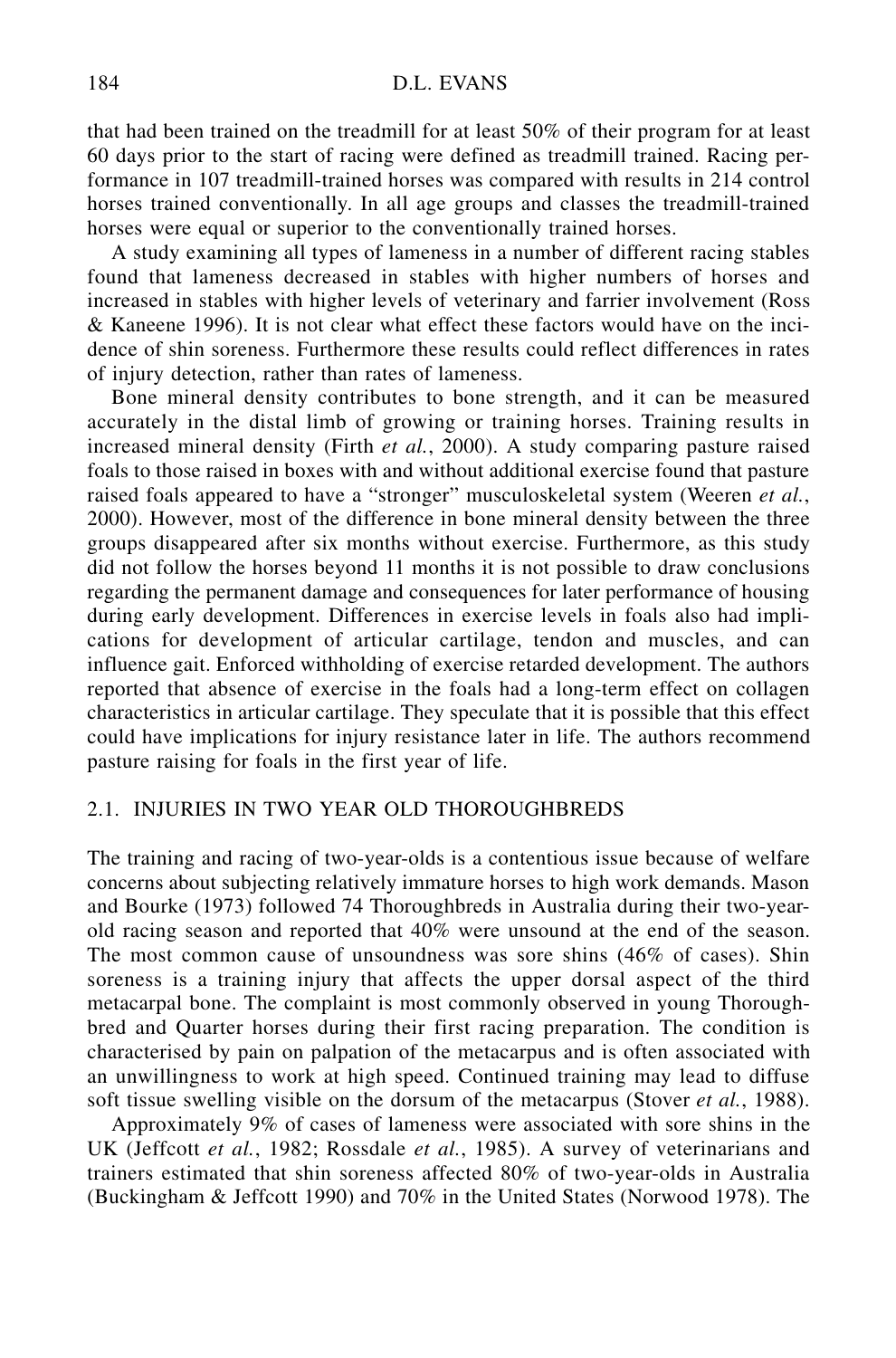higher frequency of shin soreness in Australia compared to the UK may be due to the greater emphasis on two-year-old racing in Australia. It also may be associated with the training of horses on tracks involving turns in Australia, unlike many of the straight training tracks in the UK, because strains increase on the cannon bone when horses are exercised around a turn (Davies 1996).

Knee problems (17%), splints (13.5%), sprained fetlock joint (9.5%) and sesamoid problems (5.4%) were also common in the study by Mason and Bourke (1973). The fetlock joint of the front leg is susceptible to injury because it has a relatively small surface area, it has the greatest range of motion of any of the limb joints, and flat racing horses transmit all of their weight through this one joint during one phase of the stride (Pool & Meagher 1990).

In a study of the racing careers of 353 horses sold as yearlings in Australia (Bourke 1995), it was reported that horses that raced as two-year-olds had a greater number of starts over a lifetime and raced in more seasons than those racing first at three years of age. This suggests that there is no detrimental effect of starting racing at two-years of age. However, some horses that first raced in later years may have been given time to mature. Others could possibly have entered training as two-year-olds but had their racing debut delayed because of injury or a lack of ability (Physick-Sheard 1986), and both these factors could subsequently limit the horses' careers. Racing could also be delayed if horses had poor conformation. In the United States, a higher proportion of two-year-olds sustain an injury compared to older horses (Robinson & Gordon 1988), and in Germany, a larger proportion of two-year-olds have training failures compared to older age groups (Lindner  $\&$ Dingerkus 1993). A similar situation exists in the UK, where two-year-olds lose a greater proportion of available training days due to lameness compared to threeyear-olds (Rossdale *et al.*, 1985).

One of the major aims of an epidemiological study by Bailey (1998) was to document the time lost in training due to various categories of injuries and disease. This information could then be used to determine the relative importance of lameness and respiratory conditions, and to determine to what extent injuries and disease in training are responsible for the high proportion of elite horses that do not race as two-year-olds in Australia.

From 525 yearlings catalogued at a major yearling sale in 1995, 169 horses placed with 24 participating trainers were enrolled in a long-term study designed to identify causes of wastage to the Thoroughbred industry (Bailey 1998). Horses were followed from the time of sale until the end of the cohort's three-year-old racing season. Records were maintained on the training, injury and disease status of the horses in the cohort.

Of the 169 horses included in the study, 160 (95%) had entered training in the stable by the end of the two-year-old season, whereas only 76 (45%) had raced as two-year-olds. Eighty-five per cent of the horses suffered at least one incident of injury or disease whilst in training as a two-year-old. The most common injury in two-year-olds was shin soreness, which affected 42% of the 160 horses, followed by fetlock problems (25%) and coughs and nasal discharges (16%). Thirteen per cent suffered from cuts or traumatic injuries, 9% from foot problems, 7% from knee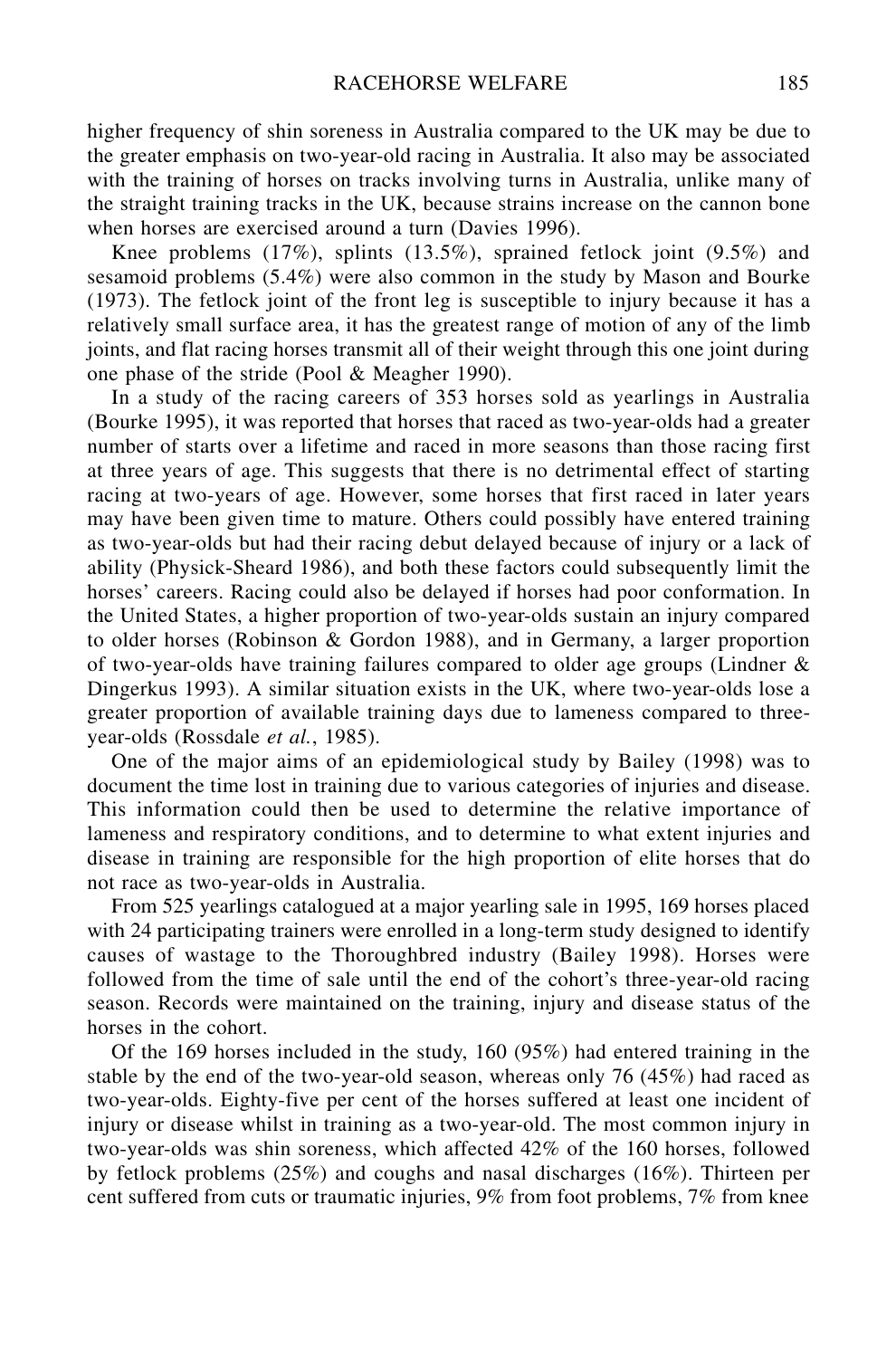problems, 6% from tying up, 5% from ligament sprain, 3% from fever of unknown origin, 2% from upper respiratory obstruction (*e.g.* roarers) and 1% from tendon strain. Of the horses that suffered from shin soreness as two-year-olds, 40% developed shin soreness a second or third time as a two- or three-year old. The corresponding figure for recurrences of fetlock problems was 48%, and for coughs and nasal discharges 27%.

Bailey (1998) reported that lameness, excluding cuts and traumatic injuries, was the most important veterinary cause of lost training days during the study period  $(56.2\%$  of total days modified), followed by respiratory conditions  $(15.8\%)$ . These results support those from studies on Thoroughbreds in the UK (Jeffcott *et al.*, 1982, Rossdale *et al.*, 1985) and Germany (Lindner & Dingerkus 1993). This finding was not surprising given that lameness encompasses a wide range of problems and the musculoskeletal system is subjected to frequent stresses from training and racing (Pool & Meagher 1990).

This study of horses in training by Bailey (1998) has provided objective information on the relative impact of injury and disease in Australian Thoroughbreds. Although there is considerable emphasis on two-year-old racing in Australia, less than 50% of elite horses raced during this year. The principal reason for this low figure was the high number of cases of low-grade injuries and disease that occurred during the training of two-year-olds. These minor incidents often altered training or resulted in the horse being rested at pasture, but did not prevent the horse from racing in subsequent seasons. In contrast, major injury was relatively uncommon in young horses in training. Therefore, whilst major injury is relatively uncommon in young horses in training, low-grade injury and disease have the potential to disrupt training schedules, cause significant economic loss and are an important welfare concern.

These findings emphasise the need for further studies of the risk factors for lameness. Epidemiological studies that investigate the multifactorial nature of lameness have contributed important knowledge already, but more studies are needed. It is likely that results of studies in one training environment will not be directly applicable in another because training facilities and practices differ widely. Studies of trotters, pacers, endurance, event and Quarter horses are also needed.

# 2.2. SHIN SORENESS

Shin soreness is a major cause of lameness in young Thoroughbred horses. The inflammation of the dorsal aspect of the metacarpus is a major animal welfare concern, and a cause of industry wastage. In the following section this disease will be discussed in more detail. The normal responses of bone to the forces that occur during exercise are outlined, and the current knowledge of risk factors for the disease is discussed.

When horses enter training the thickness of the third metacarpal cortical bone increases (Davies *et al.*, 1999). This thickening helps the bone to resist bending forces in the dorsal palmar direction (Nunamaker 1996). Bone remodelling involves changing the internal architecture of the bone cortex without altering the shape of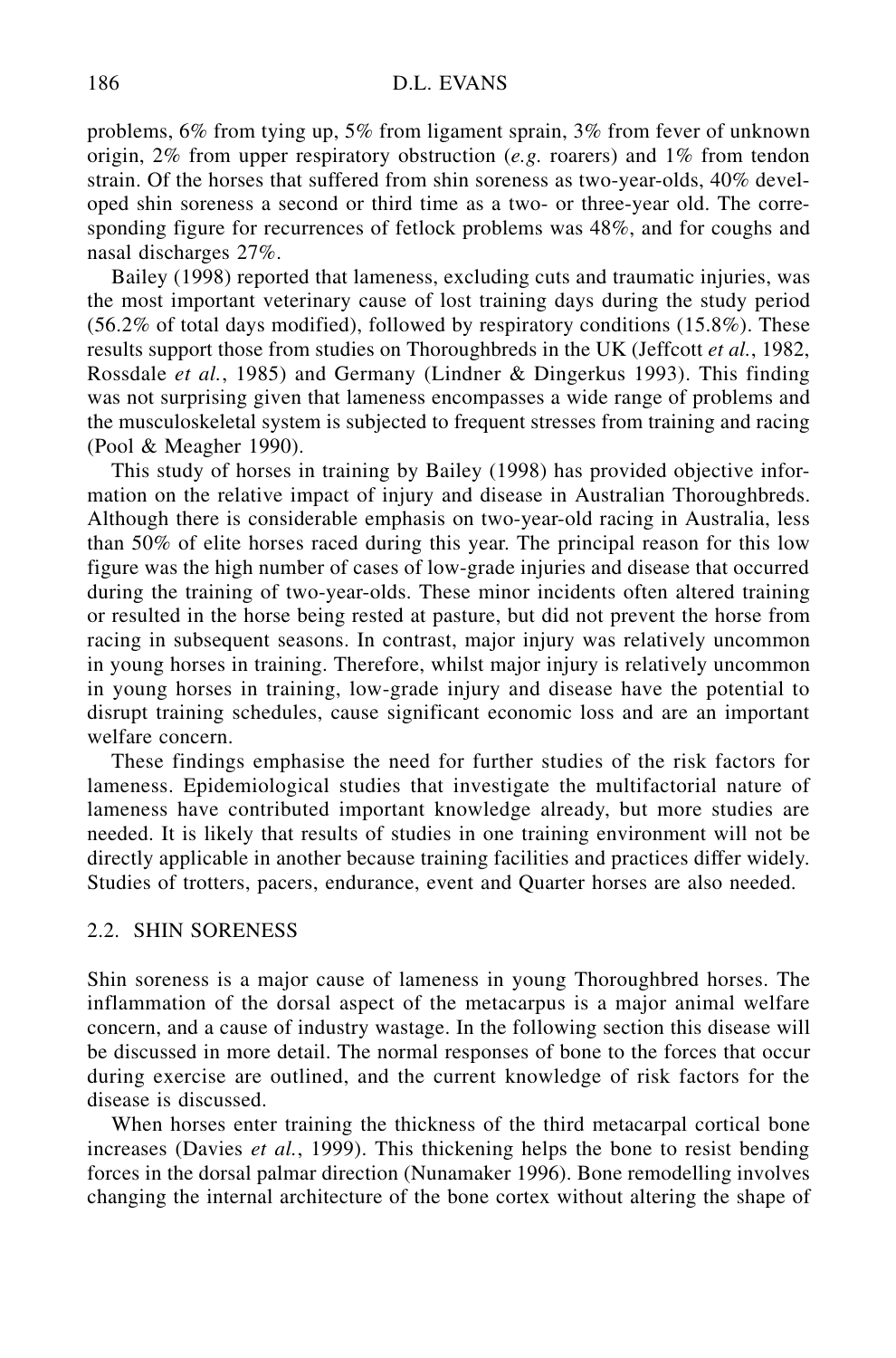the bone. The remodelling process allows the bone to adapt to mechanical loading and is thought to prevent the accumulation of micro fractures. During the remodelling process a small packet of bone tissue is reabsorbed and new bone is deposited in its place. At the completion of re-modelling the bone requires approximately three months to mineralise sufficiently (Pool 1991; Nunamaker 1996; Brunker *et al.*, 1999).

Following reabsorption there is a period of 1–2 weeks before new bone formation commences. During this period the bone density at that site is reduced and the bone is weakened. Continued loading during this period may result in micro damage accumulation and the beginning of overuse injuries, such as shin soreness (Riggs & Evans 1990; Nunamaker 1996). It has been demonstrated in Quarterhorses that bone density decreases significantly during the first 2 months of training and does not begin to increase until after nearly 3 months of training (Nielsen *et al.*, 1997). The duration of training in many establishments is therefore unlikely to be sufficient for optimal adaptation of bone prior to racing.

The application of load, below that required to cause complete fracture, produces micro damage. If this load is applied repeatedly the level of micro damage will increase and the remodelling process will be accelerated. At a microscopic level the first signs of accelerated remodelling are vascular congestion, thrombosis and resorption of bone. In humans accelerated remodelling does not, initially, produce any symptoms. However as remodelling progresses mild pain will occur during exercise. If loading does not stop then the pain will persist even after the completion of exercise (Brunker *et al.*, 1999).

If the bone loading continues then the size of the resorptive cavities increases, resulting in the appearance of micro fractures that extend into the cortex. These cracks cause a marked reduction in bone strength. At some point there may be insufficient bone to withstand the load. If this happens then a complete fracture occurs (Riggs & Evans 1990; Nunamaker 1996).

The incidence of shin soreness is highest in two-year-old racehorses (Moyer *et al.*, 1991, Bailey 1998). However, there has been no investigation to determine if the age at which training commences influences the incidence of shin soreness. Bailey (1998) found that overall injury rates were no different between males and females. There has been no work conducted to determine if conformation plays a role in the development of shin soreness.

Bone strength at the commencement of training may be an important factor affecting the likelihood of developing shin soreness. The strength of the bone will influence its ability to withstand repeated loading. The total strength of the bone is determined by its stiffness or elasticity, mineral density and shape. Bone density can be estimated by examination of x-rays. However this technique is not precise. Precision can be improved with photon absorptiometry. Combination of photon absorptiometry and ultrasound velocity can be used to estimate the bone elasticity (Jeffcott *et al.*, 1988). It is possible to determine the shape of the bone by manually measuring the cortical thickness from x-ray, although the technique is highly subjective (Brunker *et al.*, 1999).

Bone geometry, or cross sectional area is an important factor in determining the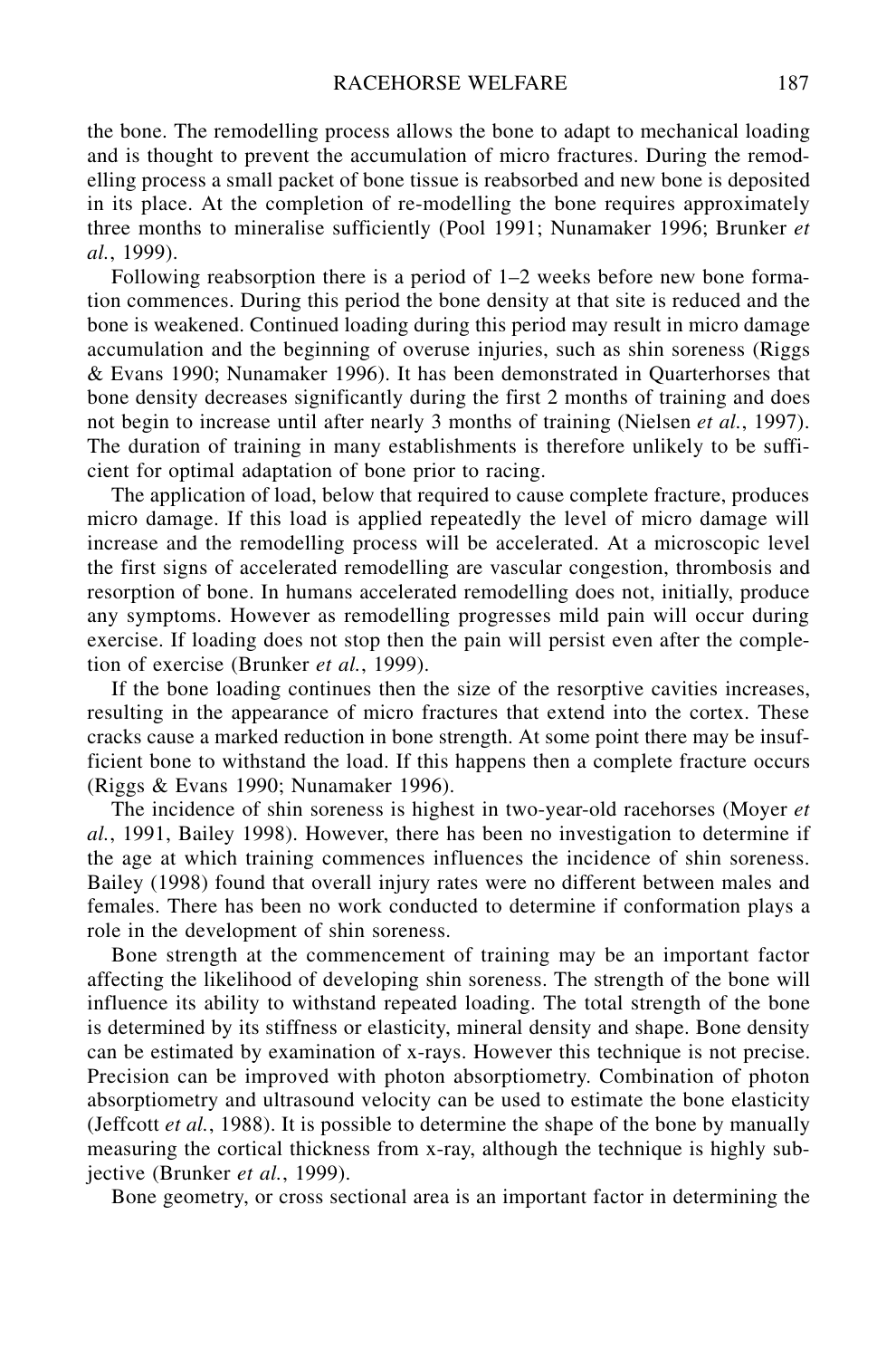|                                 | Table 1. Distances exercised per week in five stables for horses that did and did not develop skin soreness (adapted from Boston & Nunamaker 2000). | Stable         |              |                  |                |                |                |
|---------------------------------|-----------------------------------------------------------------------------------------------------------------------------------------------------|----------------|--------------|------------------|----------------|----------------|----------------|
|                                 |                                                                                                                                                     |                | 2            |                  |                | 5              | Average        |
| (meters/week)<br>Total distance | Not shin sore<br>Shin sore                                                                                                                          | 15568<br>12144 | 6880<br>8624 | 8160<br>9424     | 16048<br>14512 | 14928<br>.1712 | $1904$<br>0704 |
| (meters/week)<br>logged         | Shin sore<br>Not shin sore                                                                                                                          | 5296<br>4512   | 1232<br>1712 | 1904<br>2272     | 5856<br>5344   | 8288<br>9968   | 3744<br>3568   |
| (meters/week)<br>Galloped       | Not shin sore<br>Shin sore                                                                                                                          | 7424<br>.0064  | 5296<br>6384 | 6112<br>7024     | 8928<br>9952   | 3376<br>4768   | 7952<br>6880   |
| (meters/week)<br>Breezed        | Not shin sore<br>Shin sore                                                                                                                          | 208<br>208     | 352<br>528   | $\frac{14}{128}$ | 240<br>240     | 48<br>192      | 208<br>256     |

Table 1. Distances exercised per week in five stables for horses that did and did not develop skin soreness (adapted from Boston & Nunamaker 2000).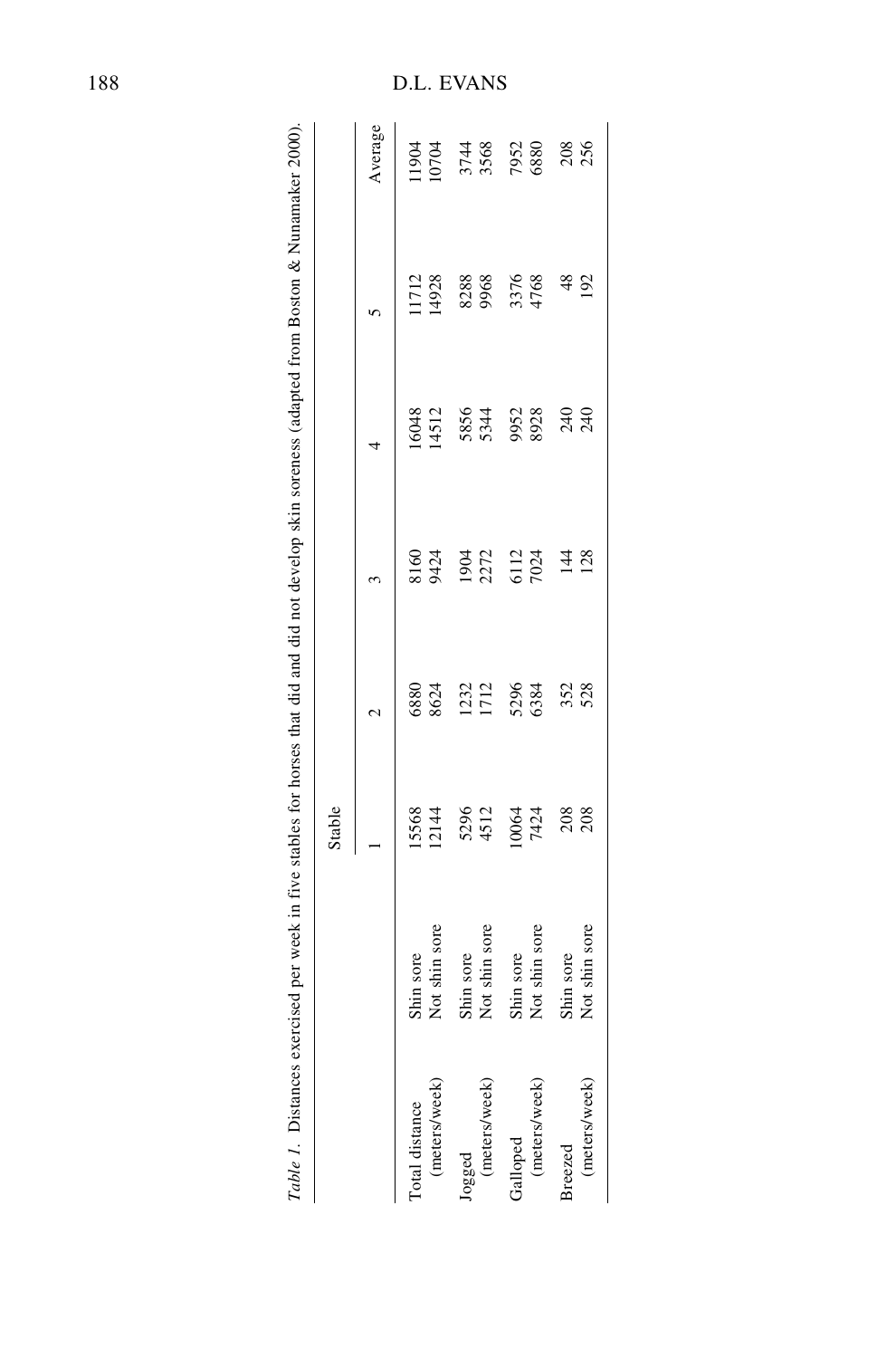load a bone can withstand before failing. In Quarter horses greater cortical mass in the dorsal and medial metacarpal at the commencement of a training program has been associated with a lower injury rate (Nielsen *et al.*, 1997).

An inability to attain a previous maximum exercise speed in a subsequent run, within the same exercise period, is associated with an increase in bone strain (Davies 1996). Therefore the ability of a muscle to withstand the demands of exercise and resist fatigue could be an important factor in the development of shin soreness. These results emphasis the importance of training techniques that maximise the adaptations of exercising muscle that facilitate coping with the demands of competition.

Training methods are an important risk factor for shin soreness in Thoroughbreds. A study in the USA found that varying the speed and distances galloped during "fast work" could reduce the incidence of shin soreness. In this study training speeds were divided into breezing (approximately 900–960 m/min), galloping (approximately 660 m/min) and jogging (approximately 300 m/min). The average distance breezed and galloped in each stable is shown in Table 1. The results showed that the risk of developing shin soreness increased as the weekly distance galloped increased. However the risk decreased as the weekly distance breezed increased. Furthermore the weekly distance jogged did not affect the risk of horses becoming shin sore. The authors concluded that in order to reduce the incidence of shin soreness, trainers should allocate more training time to regular short-distance breezing and less to long distance galloping. However the distance breezed and/or raced should not exceed 5000 m in a 2 month period because it could increase the risk of a fatal injury (Boston & Nunamaker 2000).

Further research needs to be conducted to determine training-related risk factors for shin soreness in other countries, where training techniques are likely to be different.

Training surfaces have long been considered a contributing factor to shin soreness (Buckingham & Jeffcott 1990). Hard tracks are a problem because the ground reaction forces are increased, thereby increasing the strain on the bone. Alternatively training on soft surfaces, whilst providing cushioning, may hasten muscle fatigue (Brunker et al., 1999), which would also increase the strain on the bone (Davies 1996).

Training on wood fibre surfaces may decrease the occurrence of shin soreness (Moyer *et al.*, 1991; Moyer & Fisher 1992). Thirty four percent of horses trained exclusively on dirt developed shin soreness compared to 13.5% of horses trained on woodchip. In addition the horses trained on woodchip accumulated 86 miles of fast work before the onset of shin soreness, whilst horses trained on dirt accumulated only 32 miles. It should be noted that the horses were trained not only on different surfaces but also at different training centres. It is therefore possible that the different injury rates were due to factors other than the differences in the surfaces, such as track geometry.

Dietary deficiencies, especially in calcium, may influence bone density and remodelling. Young Quarter horses entering training and fed high levels of calcium (34.9 grams/day) and phosphorous (26.4 grams/day) had a higher bone density in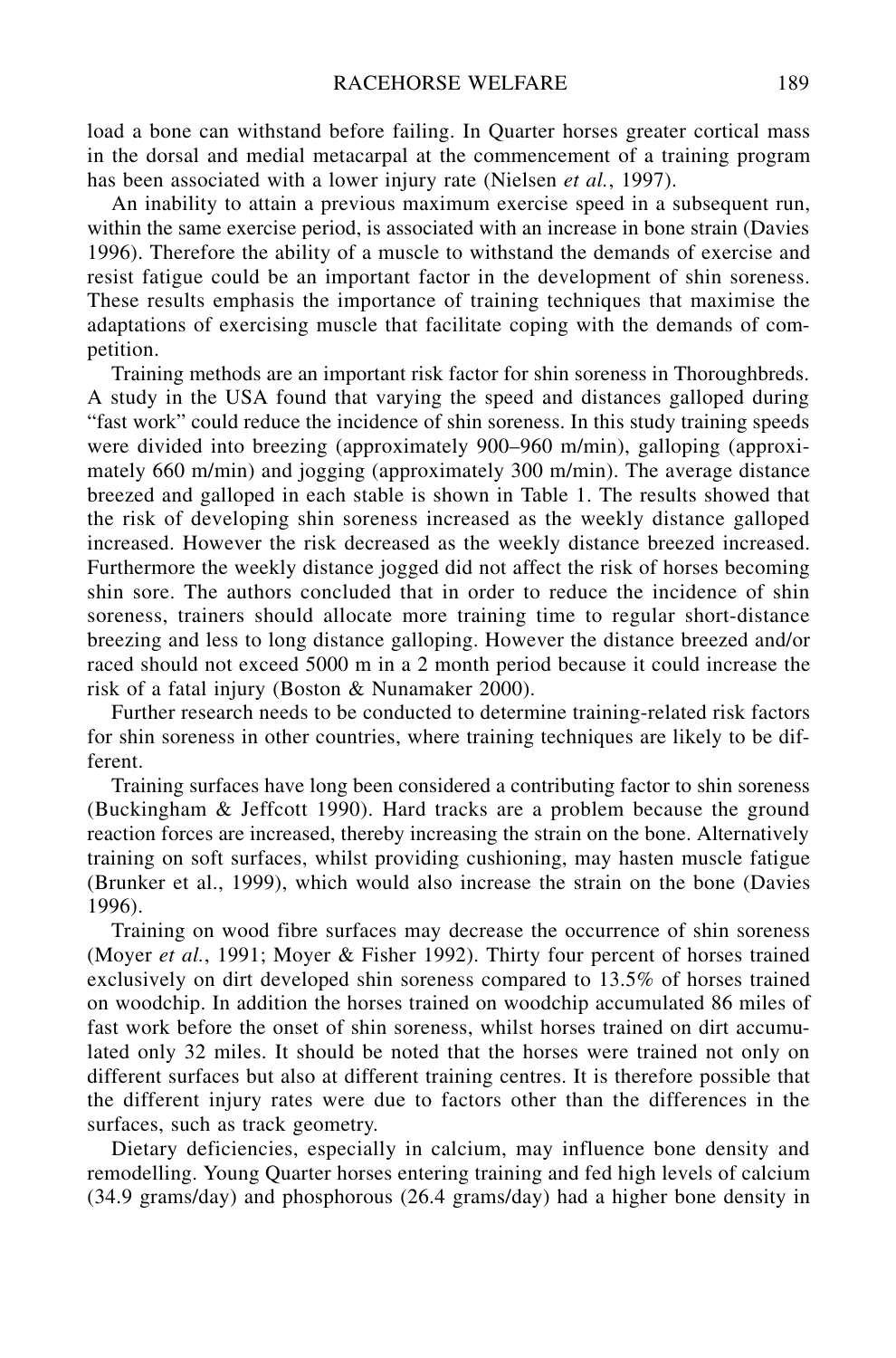the third metacarpal bone than those feed 28.3 grams/day of calcium and 21.9 g/day of phosphorous (Nielsen *et al.*, 1998). It is not known if increasing the level of calcium and phosphorous will reduce the risk of shin soreness in Thoroughbred or Quarter horses.

#### 2.3. RISK FACTORS FOR CATASTROPHIC INJURY IN RACEHORSES

Estberg *et al.* (1998) investigated the relationship between intensive racing and training schedules, and risk of either catastrophic musculoskeletal injury (CMI) or lay-up from racing in Californian Thoroughbreds. Periods of rapid average daily accumulation of high-speed exercise distance were identified for each horse from official race and training histories. Horses that had a period of rapid accumulation of high-speed exercise distance (a hazard period) had 4.2 times the risk of CMI within 30 days. Horses were also 4.8 times more likely to have to be spelled (laid up) after a period of rapid accumulation of high-speed exercise distance. In summary, rapid increases in distance of high-speed exercise in Thoroughbreds increases the likelihood of a catastrophic musculoskeletal injury (CMI) and having to 'spell' the horse.

The association between distances of high-speed exercise and injury has also been investigated in Thoroughbreds in Kentucky (Cohen *et al.*, 2000). This study found no association between high-speed exercise and onset of either catastrophic or non-catastrophic injury. In fact, cumulative high-speed exercise was inversely associated with risk of injury. This means that the more exercise a horse accumulated, the less likely it was to become injured. For example, a horse with 10 more cumulative furlongs of high-speed exercise during the 1 month period before a race than another horse was nearly 2 times less likely to be injured. These results also suggest that in order to adapt a horse for safe racing, it is important to give high-speed exercise during training. Lack of high-speed exercise in training may cause decreased skeletal density, and consequent increased risk of injury. These results conflict with those reported for Californian Thoroughbreds (Estberg *et al.*, 1998). Cohen *et al.* (2000) suggested that there might be regional differences in the role of high-speed exercise as a risk factor for injury. In addition, the association of increased risk of injury with accumulated high speed exercise in the Californian study might reflect pre-existing health problems or injury that limited the ability to perform high speed exercise. Trainers might try to limit high-speed exercise in horses that have existing injuries, or have had previous lameness.

These findings by (Cohen *et al.*, 2000) illustrate the importance of specificity of training. Horses are more likely to cope with the demands of racing if the training includes appropriate use of the workouts at the speeds used in races. Of course these high-speed workouts should be introduced gradually, and used at appropriate frequencies.

Horses should be cautiously reintroduced to fast exercise after a 'spell' from training. The importance of care in the three-week period after a 'spell' has been confirmed in a study of Californian Thoroughbreds (Carrier *et al.*, 1998). The study investigated whether a two-month or longer period without official high-speed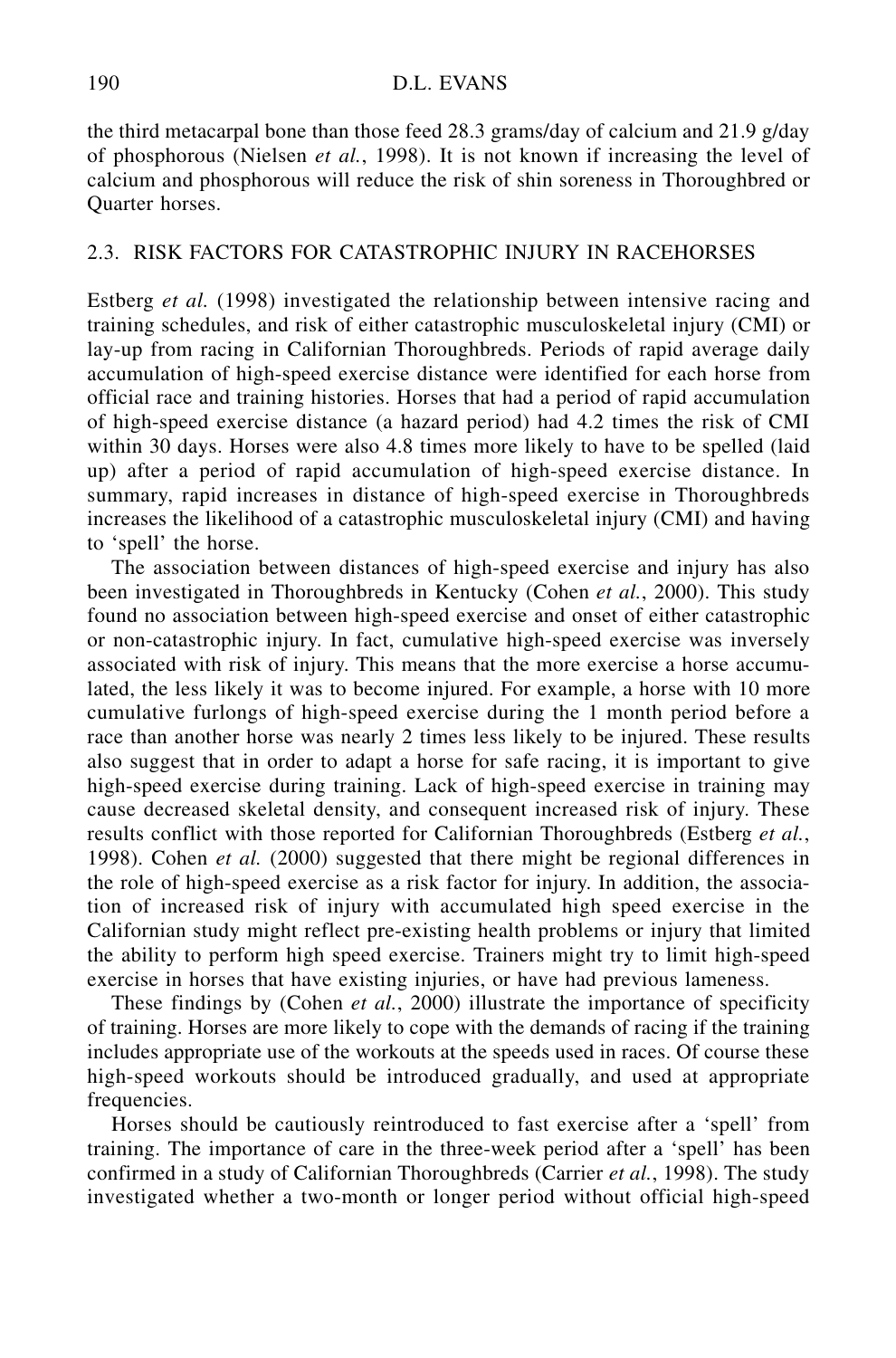workouts was associated with humeral or pelvic fracture within hazard periods of 10 and 21 days following a lay-up. The study investigated many aspects of race training of horses that had been euthanased because of a complete humeral or pelvic fracture. Risk factors investigated included age, sex, activity, number of lay-ups, number of days from a race or official timed workout to fracture, number of days from end of last lay-up to fracture, mean duration of lay-ups, and total number of days in race training. Horses with pelvic fractures were more often female, older, and had either no lay ups or greater than or equal to 2 lay-ups. Horses with humeral fractures were typically 3-year-old males that had had one lay-up. Horses with pelvic fractures had more total days in race training, fewer days from last exercise event to fracture, and a greater number of days from end of last lay-up to fracture, than horses with humeral fractures. Return from lay-up was strongly associated with risk for humeral fracture during hazard periods of 10 and 21 days. It was concluded that risk of humeral fracture might be reduced if horses are cautiously reintroduced into race training after a lay-up.

Risk factors for catastrophic musculoskeletal (MS) injury in Thoroughbred racehorses racing on dirt and grass racetracks in Florida has also been reported (Hernandez *et al.*, 2001). The incidence of MS injury overall was 1.2/1000 race starts. Higher risk of injury was associated with more than 33 days since the last race, and turf-racing surface. Geldings also had higher risk. The association with the number of days since last race may reflect a previous injury or health problem. Higher risk on grass tracks in this study could have been due to turf races, with larger fields and higher prize money being more competitive than races on dirt. The higher risk for geldings may be associated with their racing more frequently or having more races per career than fillies and mares.

Eighteen fractures were reported in a group of 209 thoroughbred racehorses studied over a 12 month period in the UK (Pickersgill  $&$  Reid 2002a). The racing fracture incidence rate was over 16 times greater than the incidence rate on training days. No relationship was identified between either age or gender and the occurrence of fractures. Fractures are a significant cause of wastage in the Thoroughbred flat racing population. The authors also concluded that the results were suggestive of a protective effect of training horses on equitrack surfaces. The increased use of such a surface might reduce the incidence of both racing and training injuries. Further investigations of the relationships between training track usage and injury rates during training and racing are urgently needed. Such studies have the potential to change the strategies for design and use of training and racing tracks. Studies of extrinsic risk factors for injury and adoption of sensible findings by industry participants should promote racehorse welfare.

# 2.4. TENDON INJURY IN NATIONAL HUNT THOROUGHBRED 2.4. RACEHORSES IN THE UNITED KINGDOM

The prevalence of tendinitis in one National Hunt racehorse stable in the United Kingdom was very high. Twenty five of 96 horses in the study developed tendinitis of the superficial digital flexor tendon over a 12 month period (Pickersgill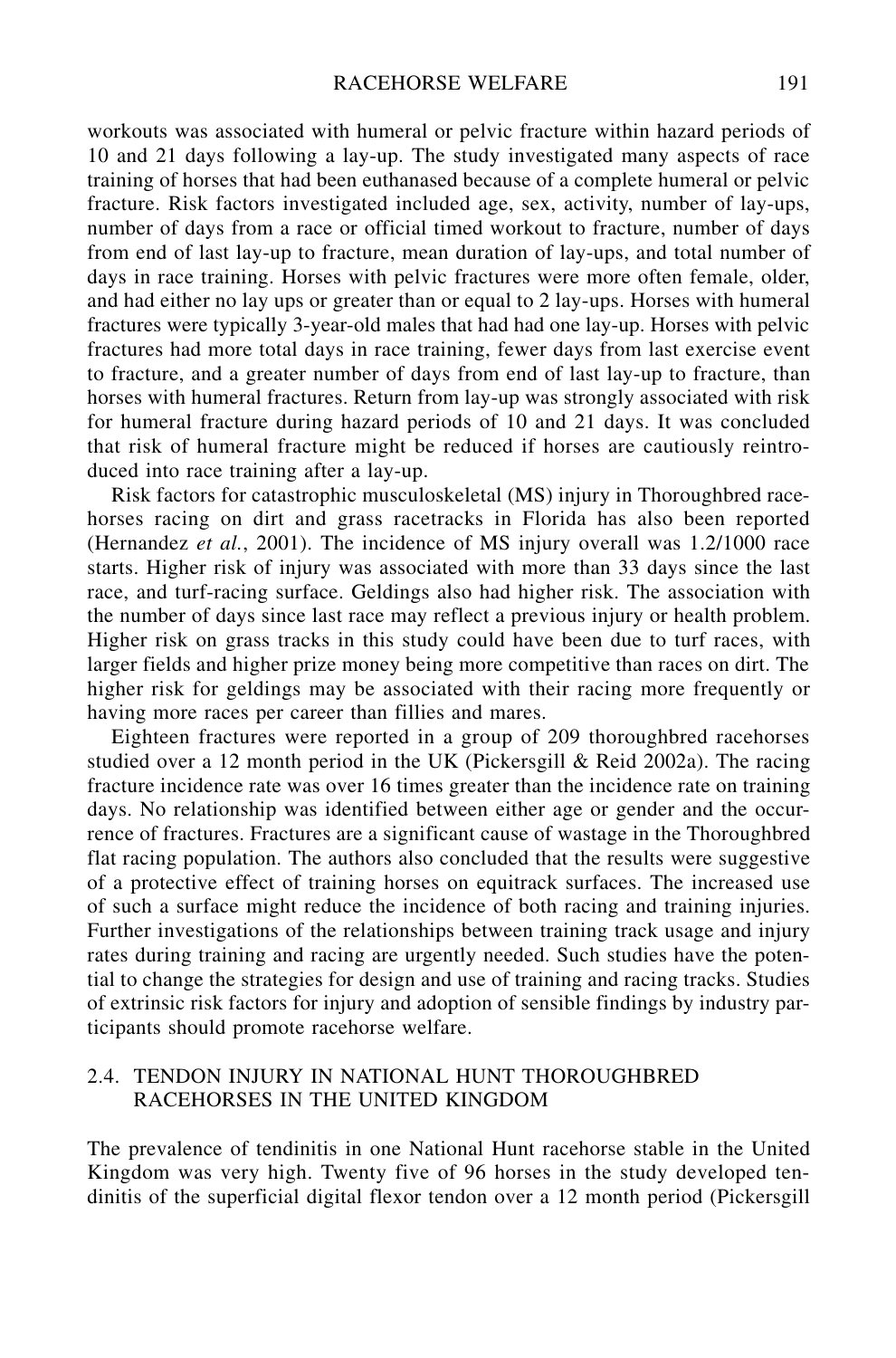*et al.*, 2002b, in press). Only 55 (57%) showed no evidence of tendinitis. Other cases included 12 horses that had chronic tendinitis, and 4 that had acute exacerbations of chronic injuries. The likelihood of a horse developing tendinitis increased with age in males and females. However, females were more likely to develop tendinitis at all ages.

## 2.5. EXERCISE-INDUCED PULMONARY HAEMORRHAGE

Exercise-induced pulmonary haemorrhage (EIPH) occurs in horses that compete at high speeds, including Thoroughbreds, Standardbreds and Quarter Horses. It is a major welfare issue, because horses can bleed to death during a race, or fall during a race and present a danger to other horses and their riders or drivers. The sight of a racehorse bleeding profusely from the nostrils during or after a race frequently arouses great concern about the welfare of the horse and racehorses in general. EIPH is also a likely cause of inflammation in the lower airways (McKane  $\&$ Slocombe 1999) and so may contribute to poor performance and coughing in racehorses.

It is generally accepted that the cause of EIPH is rupture of the thin membrane that separates the pulmonary blood from the pulmonary alveoli and airways. Rupture is attributed to the high blood pressure that occurs normally in the pulmonary capillaries during intense exercise. Stress failure of the pulmonary capillaries occurs at pulmonary capillary pressures of 75 to 100 mmHg. These high pressures are to be expected in the pulmonary blood vessels in strenuously exercising horses (West & Mathieucostello 1994). Lung trauma in galloping horses resulting in shock waves in the thorax has also been suggested as a cause of EIPH (Schroter *et al.,* 1998).

At heart rates near maximal (in the range from 192–207 beats/min), mean pulmonary arterial pressures (mPAP) ranged from 80–102 mmHg during treadmill exercise (Meyer *et al.*, 1998). A positive relationship occurred between the number of red blood cells in the bronchoalveolar lavage (BAL) fluid and mPAP. In addition, the amount of haemorrhage increased as the mPAP exceeded 80 to 90 mmHg. These results suggest that all strenuously exercised horses may exhibit EIPH. The amount of haemorrhage appears to be associated with the magnitude of the high pulmonary arterial pressure (Meyer *et al.*, 1998). Given that up to 90% of racehorses exhibit EIPH following sprint exercise, the condition could be regarded as a normal response to fast exercise, rather than as a disease.

#### **3. Welfare of Event Horses Competing in Hot, Humid Climates**

The Atlanta Olympics in 1996 posed a serious threat to the welfare of the horses competing in the 3-day event. Anticipated conditions were 31–36 °C with relative humidity approaching 100%. Research in the years before the event provided a scientific basis for modifications to the event. Jeffcott & Kohn (1999) have reviewed this research effort, and its contributions to the welfare of competing horses. The importance of proper acclimatisation, avoidance of dehydration and use of appro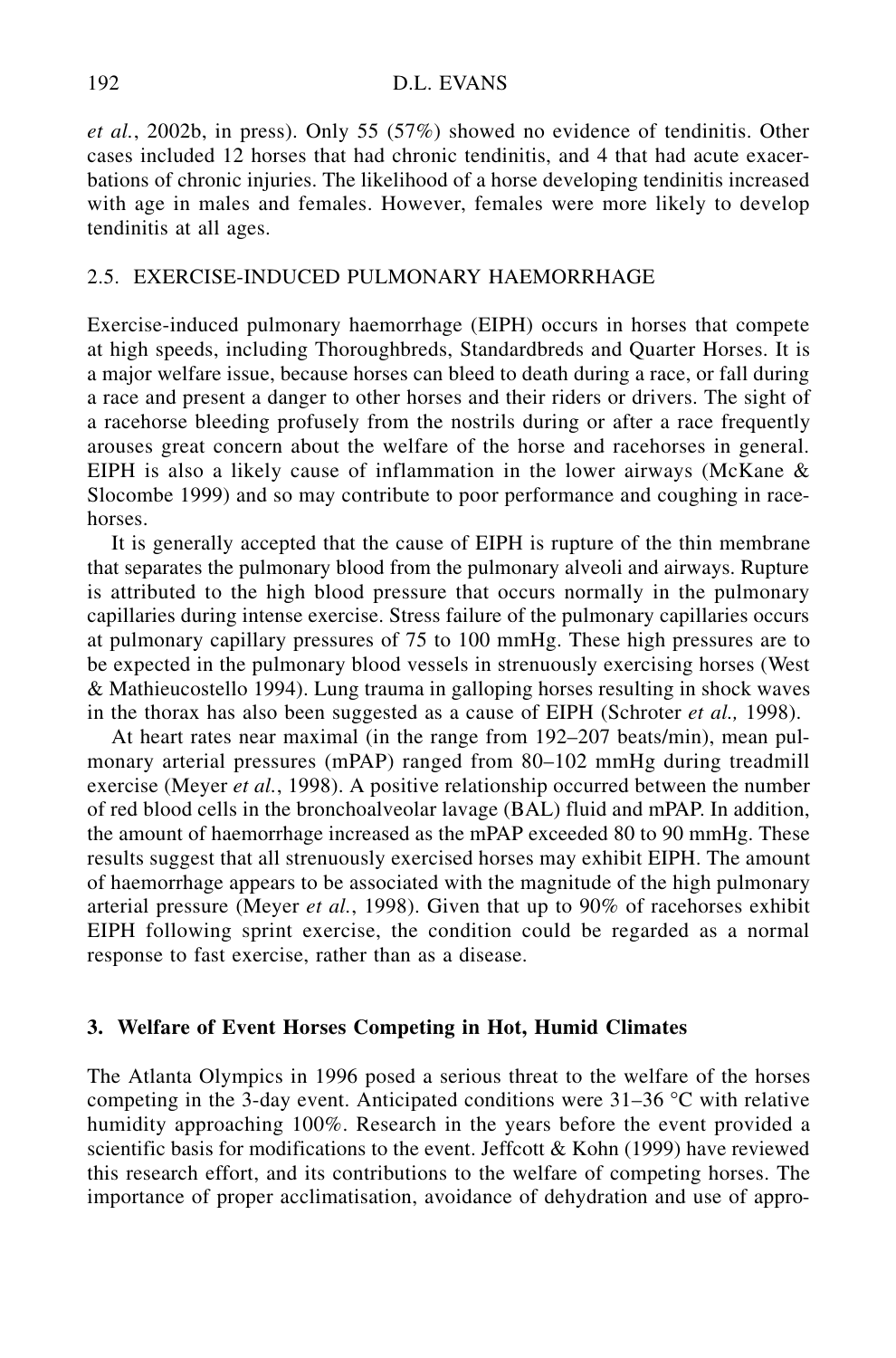priate aggressive cooling strategies are emphasised. In Atlanta the duration of all phases of the event were reduced so that the thermal load was decreased. These modifications coupled with appropriate housing, monitoring, and use of misting fans, ensured that no horses experienced heat related problems during the competition.

Methods of cooling of heat stressed horses have sometimes been a contentious issue. Some horse owners believe that application of cold water to a horse's body may cause sore muscles. There is no basis for this belief. Aggressive cooling of the whole body with cold water at  $9^{\circ}$ C promotes the welfare of heat stressed horses (Williamson *et al.*, 1995). Rectal temperatures decreased more quickly than in horses treated with tepid water at 31  $\degree$ C, and no signs of muscle disease were noted in the aggressively cooled horses.

Given that many of the horses coming to Atlanta were to be flown in from areas with a temperate climate, several groups undertook studies investigating the effects of acclimation to heat and humidity. Geor *et al.* (1996) found that as little as five days exposure to heat and humidity for 4 hours/day resulted in a lower core temperature and reduced fluid losses in response to a standardised exercise test as compared with those not exposed. These findings were supported by the studies conducted at the Animal Health Trust (Marlin *et al.*, 1996), where it was shown that horses underwent considerable physiological adaptation in terms of heat tolerance in response to daily exposure for 21 days to conditions of high ambient temperature and humidity. Horses transported for competition in hot environments should therefore be given an appropriate period of acclimatisation.

#### **4. Endurance Horses**

Failure to adequately lose body heat can be a serious threat to the health and welfare of endurance horses competing in hot, humid conditions. Fluid losses can be 12–15 litres per hour when it is very hot. Horses can lose 40 kg body weight during an endurance ride. Most of the loss is as sweat, which is rich in sodium, potassium and chloride ions.

Unless the losses of water and electrolytes are replaced, horses will become dehydrated and develop electrolyte imbalances. These responses decrease performance, and depress the horse's thirst. Dehydrated horses are also less able to efficiently regulate their body temperature and are more likely to develop severe, life threatening hyperthermia (Geor & McCutcheon 1998). Electrolyte losses contribute to development of 'thumps' (synchronous diaphragmatic flutter), muscle cramping, and 'tying-up' (exertional myopathy). Severe dehydration and electrolyte losses cause exhausted horse syndrome.

There are sensible strategies that help to avoid these threats to the welfare of endurance horses competing in hot humid conditions. Horses in regular training should receive salt (sodium chloride) in the feed. Depending on environmental conditions and sweat losses during training, 50–125 grams per day has been recommended, with free access to water. Salt blocks cannot be relied on to provide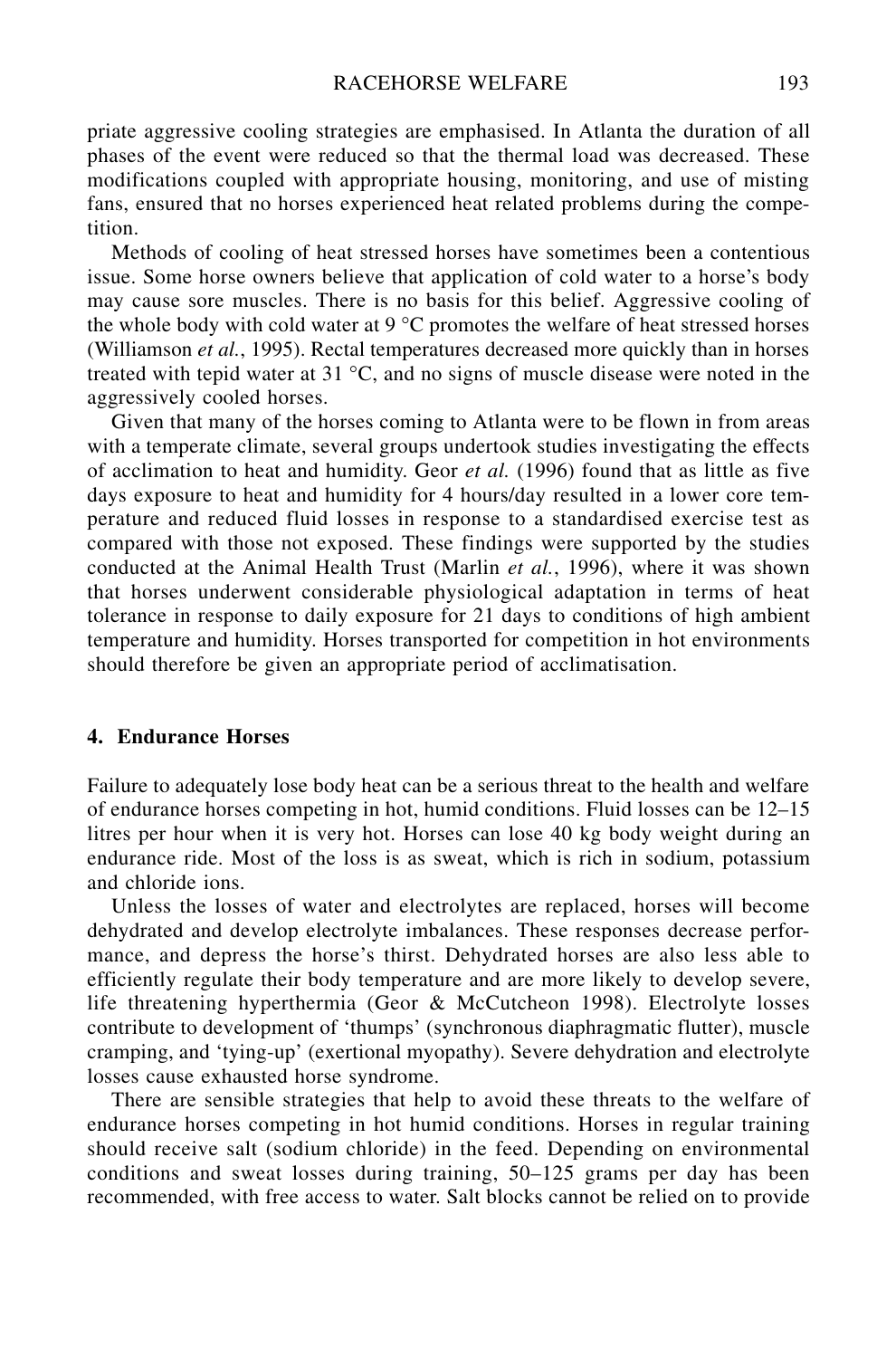every horse with the correct intake of sodium chloride (Jansson & Dahlborn 1999). Access to good quality hay should provide sufficient potassium.

Before and during a ride an electrolyte paste administered with a large syringe can be used to stimulate drinking (Sosa Leon *et al.*, 1998). In a treadmill study, Arabian horses were given either water or an electrolyte paste before and during 60 km (38 miles) of treadmill exercise (D'sterdieck *et al.*, 1999). The exercise was divided into four bouts of 15 km. Ninety minutes before exercise, the supplemented horses were given 75 grams of a 2:1 'salt-Lite' salt/water mixture, with further 38–50 gram doses given at rest breaks between exercise bouts. Horses given the electrolyte supplement consumed twice as much water, lost less weight during exercise and maintained higher blood sodium and chloride concentrations. Horses should be offered water at every opportunity during endurance rides, including immediately after exercise. However, horses cannot be relied on to rehydrate fully by drinking in the 24 hour period after an endurance ride (Schott *et al.*, 1997).

#### **5. Suboptimal Training as a Threat to Horse Welfare**

The welfare of athletic horses is promoted by strategies that maximise fitness and reduce the likelihood of fatigue and injury. Excessive training of horses and racing inadequately trained horses are both major threats to horse welfare. There have been many studies of the physiology of exercise and training in horses. These studies have provided important information that can help promote fitness for competition. The following section summarises some research findings that have provided practical information that can be used to refine horse training in order to maximise fitness.

Training of Thoroughbred and Standardbred horses depends on using strategies that promote stamina, acceleration, and speed. Stamina is promoted by use of an initial phase of training at slow to moderate speeds that builds endurance and promotes increases in maximal oxygen uptake. During this initial phase of training occasional use of higher speed work over very short distances (200–300 m) promotes adaptations in bone. These adaptations will help prevent shin soreness later in the preparation.

Preparation of racehorses and event horses for racing or competition necessitates gradual increases in the speed of exercise. Horses racing over 400–4000 metres and the cross country phase of the second day of a three day event all experience an accumulation of lactic acid in muscle cells, and in the blood. This implies that some anaerobic metabolism is involved in the ATP resynthesis during the competition or race. It is likely that anaerobic metabolism in a Quarter horse race supplies most of the ATP. In events of 1000–4000 meters distance, anaerobic metabolism probably only supplies 20–30% of the energy (Eaton *et al.*, 1995). Endurance rides do not stimulate anaerobic glycolysis, and training of endurance horses should involve continuation of training at slow speeds similar to those used in competition.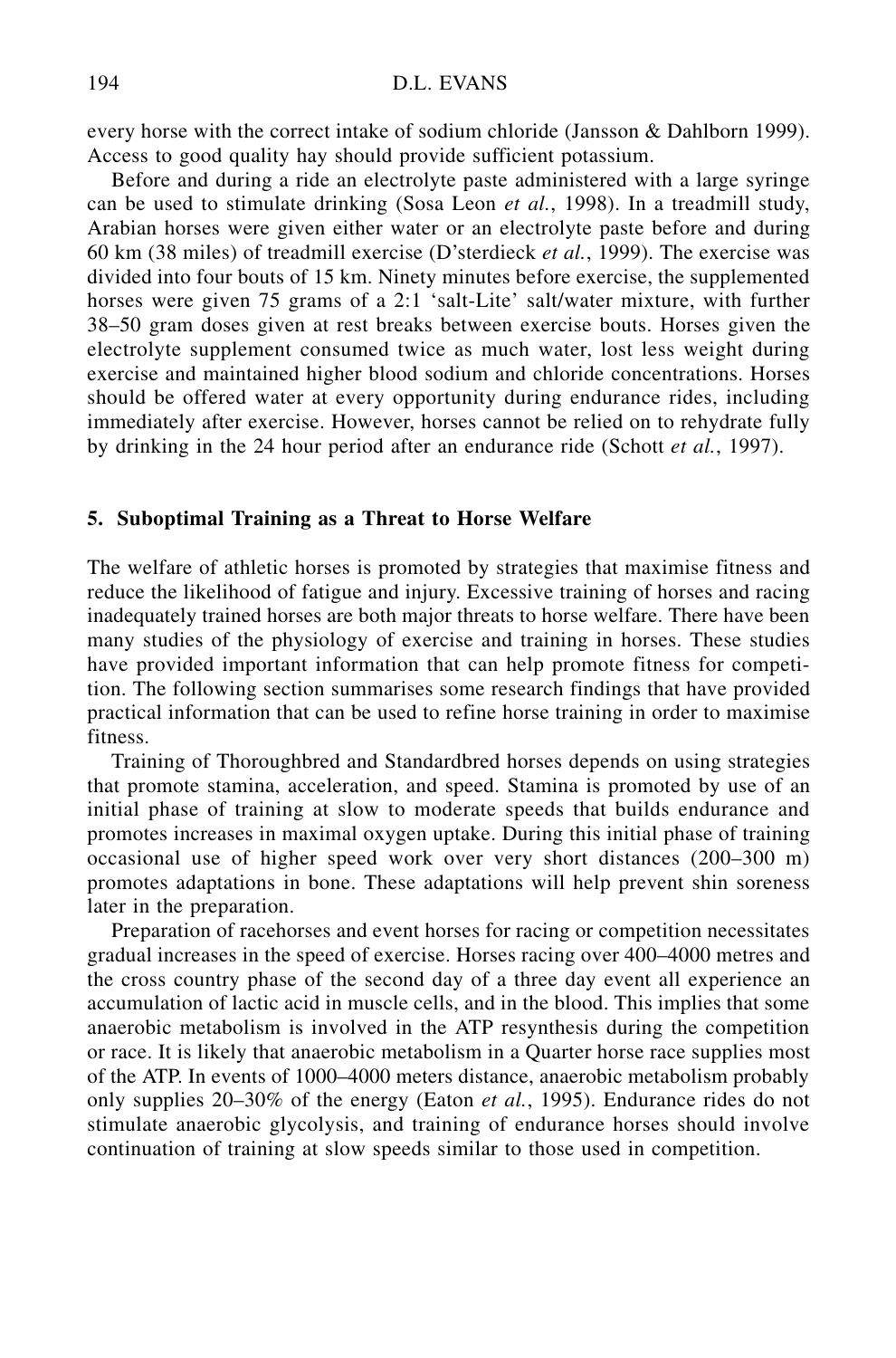#### RACEHORSE WELFARE 195

#### 5.1. MONITORING EXERCISE INTENSITY DURING TRAINING

There have been several studies that illustrate that superior adaptations to training can be attained if careful monitoring of exercise intensity is used. Studies of the physiological responses to training have used two methods of monitoring the exercise intensity that can be applied by trainers. These methods describe the intensity by measurement of heart rate during the exercise, or by measuring blood lactate concentration during or immediately after the exercise. Exercise speed resulting in a heart rate of 200 beats/minute has been suggested as suitable for race training (Gysin *et al.*, 1987). However, heart rates in horses during Standardbred and Thoroughbred races are maximal, between 210 and 240 beats per minute, and excessive training at a heart rate of 200 beats per minute might not adequately prepare a racehorse for the physiological and metabolic demands of racing.

# 5.2. TRAINING TO MAXIMIZE THE ADAPTIVE RESPONSES

Intensity and duration of exercise training influence the rate and degree of adaptation to treadmill exercise training. Training strategies, such as interval training at intensities near maximal, can result in beneficial adaptations in muscle. Such training necessitates careful monitoring of the intensity of exercise. Exercise at sub-optimal intensities will limit the rate of adaptation, and frequent training at intensities above optimal will risk onset of fatigue and overtraining syndrome.

Training methods influence the adaptation of muscle to training. Interval training at high speeds on a treadmill resulted in increased concentration of lactate dehydrogenase (LDH) in skeletal muscle, but conventional training does not have the same effect (Lovell & Rose 1991). Lactate dehydrogenase concentration in skeletal muscle has been used as a marker of anaerobic enzyme activity. In that study Thoroughbred horses were trained for 12 weeks. In the final 3 weeks, horses exercised at a velocity that resulted in 100% of maximal heart rate for 600 metres on 3 days per week. Speeds of exercise were 9–12 m/s on a treadmill inclined at 10%. Three bouts of exercise were given, separated by recovery periods that were three times the duration of the 600 metres of exercise. On three other days, horses exercised over 3000–4000 metres at 6–7 m/s (a canter). Total distances exercised in the three weeks of training were 18, 20 and 16 kilometres. This study shows that interval training on a treadmill at speeds calculated with the help of a heart rate meter did promote superior fitness.

Training at a relative intensity of 80% of maximal oxygen uptake  $(VO_{2max})$  for 6 weeks did not result in increases in skeletal muscle (gluteus medius) LDH concentration (Sinha *et al.*, 1991). However, the training did significantly increase the muscle buffering capacity by 8% and increase the ratio of fast twitch, highly oxidative fibres to fast twitch fibres (FTH/FT) (Sinha *et al.*, 1991). These adaptations to training did not occur in a group of horses trained concurrently at a lower intensity (40%  $VO_{2max}$ ). These results show that superior fitness will be attained with training at higher intensities, approaching those that result in maximal oxygen uptake. At these velocities, horses will be exercising at approximately 90% of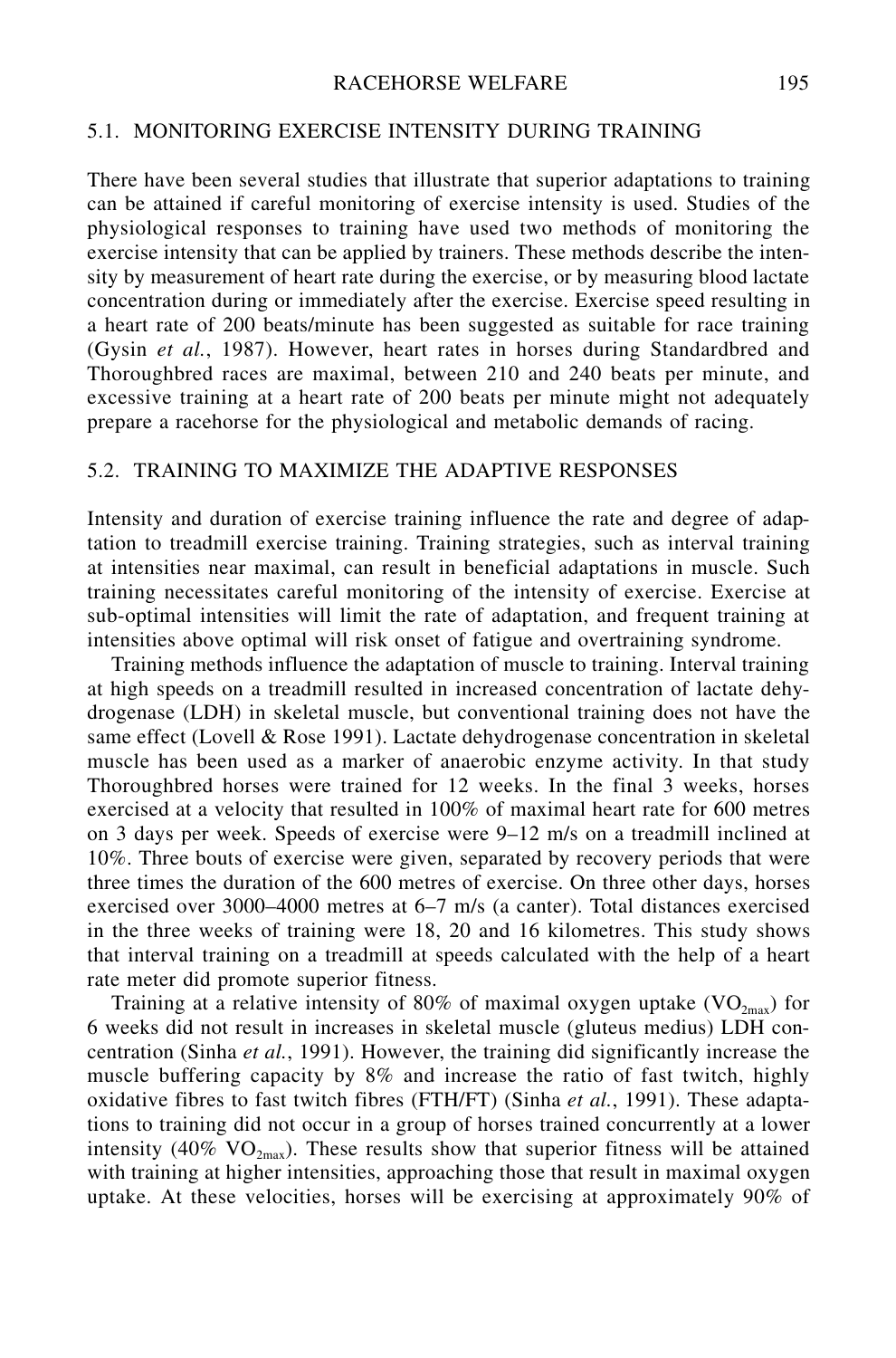maximal heart rate. They will also have slightly elevated blood lactate concentrations, in the range 3–8 mmol/l. These results are relevant to horses being trained for Thoroughbred and Standardbred races, and probably to training of event horses.

Design of suitable training programs depends on an understanding of the metabolic demands of the event. Munoz *et al.* (1999) investigated the cardiovascular and metabolic responses to two cross-country events (CC\* preliminary level and CC\*\*\* advanced level) in 8 male eventing horses. Plasma lactate response exceeded the 'anaerobic threshold' of 4 mmol/L, reaching a maximum level of 13.3 mmol/l. Heart rates ranged from 140 to more than 200 bpm, peaking at 230 bpm. The authors concluded that muscle energy resynthesis during a cross country event is provided by oxidative metabolism and glycolysis. The training of event horses should be monitored to ensure that some of the exercise results in heart rates and post-exercise blood lactate concentrations that are likely to be experienced during competition.

How often should horses exercise in order to obtain a training effect? There have been very few studies of the importance of frequency of training. However, Gottliebvedi *et al.* (1995) found that interval training at  $VLa<sub>4</sub>$  on only three days per week is sufficient to cause adaptational changes in exercise tolerance related parameters.  $VL_{a_4}$  is the velocity approximating that, which results in a blood lactate concentration of 4 mmol/l. The results also indicated that some adaptations due to training are rapidly lost over a four week period when horses cease training.

Sprint training at or near racing speeds over 400–1600 m or more represents the final phase of training for racing. The sprint training should not be combined with long duration and distances of basic training. If a high volume of base training is combined with sprint training there is a much greater risk of overtraining, resulting in poor food intake, loss of weight, injuries and disinterest in training and racing.

It is not necessary to monitor heart rate or blood lactate after fast exercise or sprint training in order to specify exact training speeds. All horses will have maximal heart rates (210–230 beats per minute), and have high blood lactate concentrations (15–25 mmol/L) after such exercise. The horse should be allowed to learn how to gallop, pace or trot at high speeds, and then the distance gradually increased. High-speed sprints need not exceed 800 metres distance. After 800 metres exercise at maximal velocity the blood lactate concentrations are similar to those measured after racing over longer distances, implying that exercise at peak speeds is probably unnecessary over distances greater than 800 metres.

#### 5.3. USE OF SWIMMING EXERCISE

Studies of heart rates in swimming horses indicate that free swimming is similar in intensity to trotting and slow cantering (Murakami *et al.*, 1976). A training effect was found, as heart rate during swimming decreased over a four week period of regular swimming exercise. Heart rates ranged from 140–180 beats per minute, and blood lactate concentrations only increased by 2–4 fold above resting values during swimming. Horses were exercised for 5 minutes daily in the first week, and the duration was increased by 5 minutes each week thereafter. It was concluded that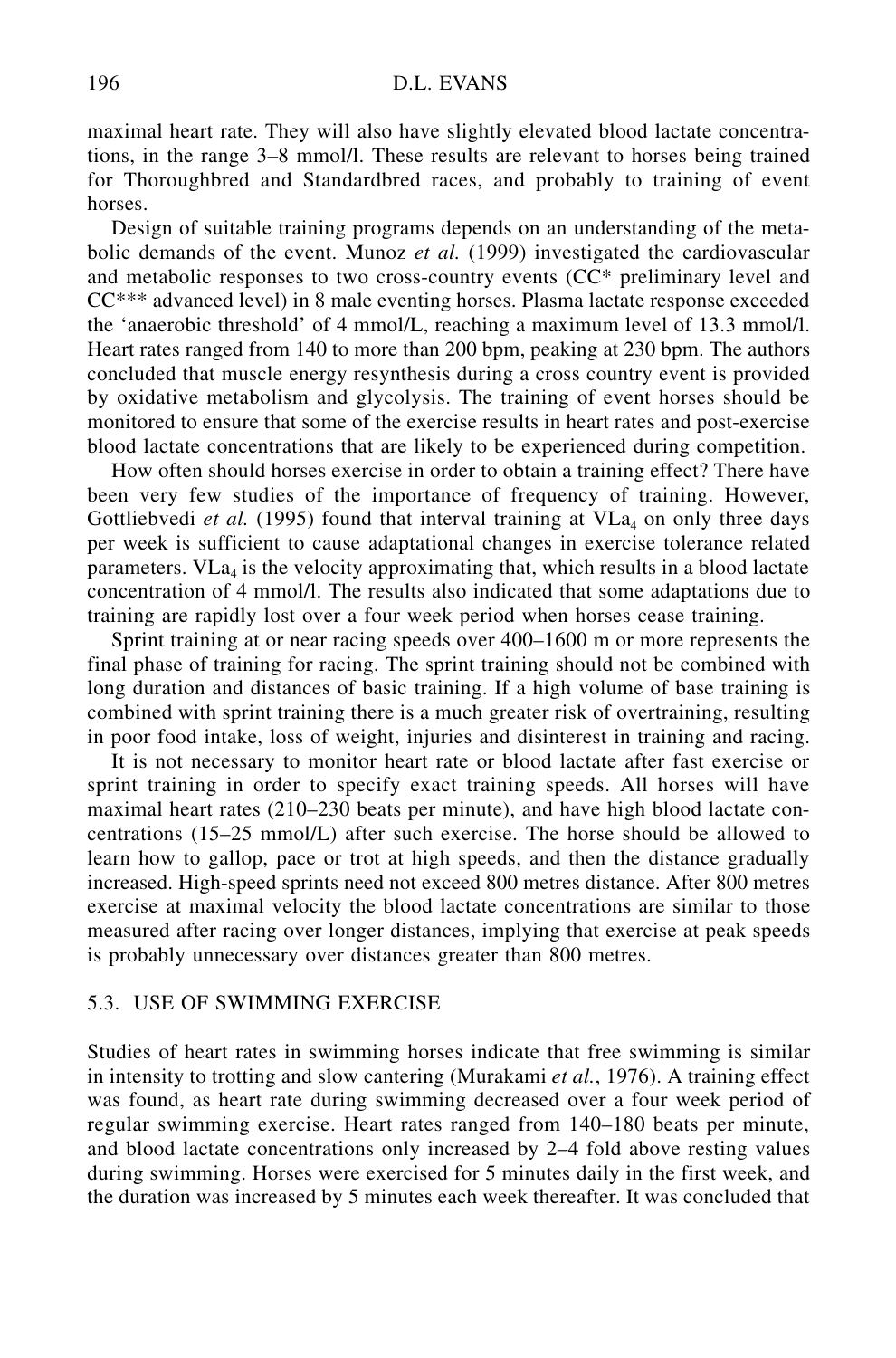swimming was appropriate for the development of basic physical fitness and for rehabilitation of horses with limb problems.

Prolonged swimming for one hour did not cause excessive increases in body temperature. It was suggested that the direction of swimming in circular pools be changed regularly during prolonged swimming to avoid fatigue in the outside legs.

Some horses seem to have great difficulty breathing during swimming, and sometimes horses seem to be weak after leaving the pool. Blood pressures in the pulmonary blood vessels are also high during swimming. It is not known if these blood pressures are sufficiently high to cause frequent exercise-induced pulmonary haemorrhage (EIPH). However, trainers have reported seeing epistaxis (nosebleed) occasionally after swimming of horses.

Swimming training may reduce the frequency of lameness, even though the exercise is not specific to normal equine competitions. A Japanese study investigated whether or not swimming training changes the frequency of locomotor diseases in two year old Thoroughbreds (Misumi *et al.*, 1994). In this study, 24 horses were divided into three groups: Group A, trained by only running; Group B, trained by running plus a gradual increase in swimming, and Group C, trained by running plus constant swimming. Only in Group B was an increase in fitness measured (inferred from the relationship between blood lactate and velocity during standardised exercise tests). The increase in horse height in Groups B and C was greater than in Group A. Increases in girth and weight were smaller in Group A than in Groups B and C. Groups A and B had 62.5% and 12.5% of horses with locomotor diseases respectively. The authors concluded that a training program that includes swimming training could reduce locomotor diseases in young horses.

# 5.4. IMPORTANCE OF RECOVERY DAYS TO PROMOTE WELFARE OF 5.4. HORSES IN TRAINING

During the 2 days after a race or intense sprint training, horses should be either completely rested, or only lightly exercised. It is during this period after fast exercise that the training responses actually occur. Cells are actively repairing damaged structures, and anabolism, or protein building, occurs. The horse also restores its muscle cell glycogen content over a 24 hour period.

Dysfunction of the lower respiratory tract has also been reported after intense exercise and transport (Raidal *et al.*, 1997a, b). The implications of these observations for performance or the incidence or severity of disease in horses during strenuous training are unknown. However, avoidance of strenuous exercise during the 2–3 day recovery period after intense exercise is advisable.

During recovery days the appetite, gait and attitude of horses should be closely observed. Minor injuries should be attended to, and ice packs used on any areas that are inflamed (heat and swelling indicate inflammation). The flexible ice packs are excellent for strapping onto shins, fetlocks and flexor tendons for 20–30 minutes or so.

There are no special strategies for recovery from prolonged exercise except provision of water, electrolytes, and a high-energy diet. Prolonged washing of horses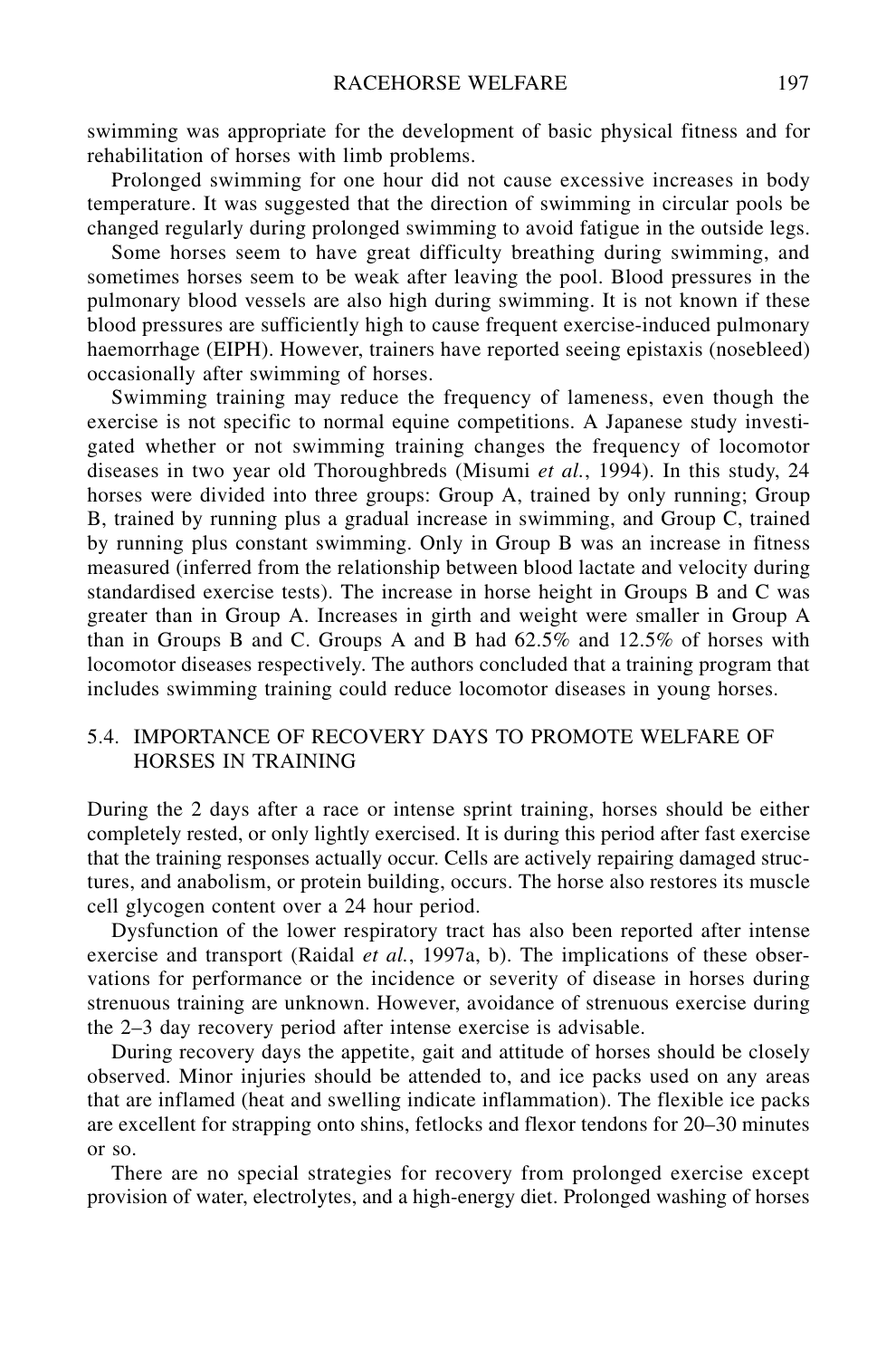with very cold water will assist the cooling down process immediately after racing or competition. Low energy diets such as hay may contribute to delayed glycogen resynthesis in the 2–3 day period after exercise (Snow *et al.*, 1987). This delay is of little consequence unless the horse is competing on successive days. There is no decline in muscle glycogen content with a training protocol typical of that used in many British thoroughbred training yards, and glucose supplements are unnecessary (Snow *et al.*, 1991).

#### 5.5. OVERTRAINING

Many horses have periods of short-term fatigue during their training. This fatigue is usually accompanied by reduced appetite. However, the horse usually recovers in 2–4 days. This short-term fatigue after racing or intensive training is more common in horses that have been inadequately prepared for the intense exercise.

Overtraining refers to a syndrome similar to chronic fatigue. It is associated with reduced performance that is not corrected by several weeks of rest. This more severe form of fatigue results in reduced body weight and loss of interest in exercise. The syndrome is caused by repeated use of high intensity training without adequate rest periods. If the training is not stopped there is a serious threat to the animal's welfare. It has been shown that the syndrome is associated with a reduction in the hormonal response to exercise. Golland *et al.* (1999) found that the cortisol response to a standardised treadmill exercise test was decreased in overtrained horses. This finding was not associated with evidence of adrenal exhaustion.

Regular monitoring of body weight is the best way to detect early signs of overtraining. Trainers may also detect signs of mood change in some horses in the early stages of this syndrome. Unfortunately there are no blood tests that can be performed in resting horses that predict the onset of overtraining syndrome.

In conclusion, the welfare of racehorses will be promoted by training that neither undertrains nor overtrains the horse. Properly prepared horses will be fit to compete in their first race, and should recover well after their first race. Excessive use of racing or competition as a training method is likely to result in fatigue and lameness, and high wastage rates. Use of heart rate measurements during exercise can help refine training and promote horse welfare.

#### **6. References**

- Bailey, C.J. (1998) *Wastage in the Australian Thoroughbred Racing Industry*. Rural Industries Research and Development Corporation, Canberra, Australia.
- Boston, R.C. and Nunamaker, D.M. (2000) Gait an speed as exercise components of risk factors associated with onset of fatigue injury of the third metacarpal bone in 2-year-old Thoroughbred racehorses. *American J. Veterinary Research* **61**, 602–608.
- Bourke, J.M. (1995) Wastage in Thoroughbreds. *Proceedings of Annual Seminar of the Equine Branch of New Zealand Veterinary Association*, pp. 107–119.
- Brunker, P., Bennell, K. and Matheson, G. (1999) *Stress Fractures.* Blackwell Science Asia, Carlton, Victoria, Australia.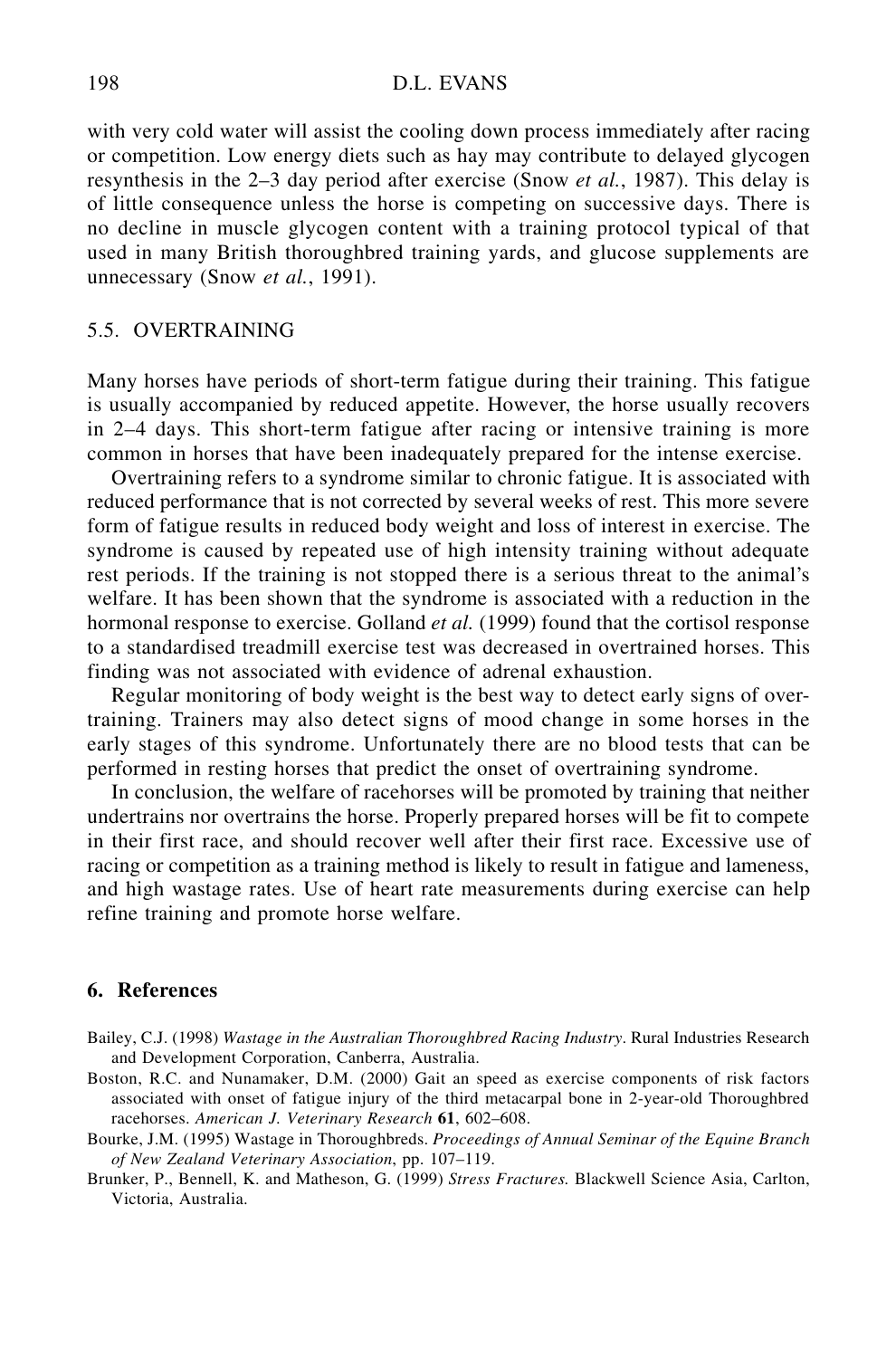- Buckingham, S.H.W. and Jeffcott, L.B. (1990) Shin soreness: a survey of Thoroughbred trainers and racetrack veterinarians. *Australian Equine Veterinarian* **8**, 148–153.
- Carrier, T.K., Estberg, L., Stover, S.M., Gardner, I.A., Johnson, B.J., Read, D.H. and Ardans, A.A. (1998) Association between long periods without high-speed workouts and risk of complete humeral or pelvic fracture in thoroughbred racehorses – 54 cases (1991–1994). *J. American Veterinary Medical Association* **212**, 1582–1587.
- Cohen, N.D., Berry, S.M., Peloso, J.G., Mundy, G.D. and Howard, I.C. (2000) Thoroughbred racehorses that sustain injury accumulate accumulate less high speed exercise compared to horses without injury in Kentucky. *Proceedings 46th Annual Convention of the American Association Equine Practitioners* **46**, 51–53.
- Davies, H.M.S. (1996) The effects of different exercise conditions on metacarpal bone strains in Thoroughbred racehorses. *Pferdeheilkunde* **12**, 666–670.
- Davies, H.M., Gale, S.M. and Baker, I.D.C. (1999) Radiographic measures of bone shape in young Thoroughbreds during training for racing. *Equine Veterinary J. Suppl.* **30**, 262–265.
- D'sterdieck, K.F., Schott, H.C., Eberhart, S.W., Woody, K.A. and Coenen, M. (1999) Electrolyte and glycerol supplementation improve water intake by horses performing a simulated 60 km endurance ride. *Equine Veterinary J. Supplement* **30**, 418–424.
- Estberg, L., Gardner, I.A., Stover, S.M., and Johnson, B.J. (1998) A case-crossover study of intensive racing and training schedules and risk of catastrophic musculoskeletal injury and lay-up in California thoroughbred racehorses. P*reventive Veterinary Medicine* **33**, 159–170
- Eaton, M.D., Evans, D.L., Hodgson, D.R., and Rose, R.J. (1995) Maximal accumulated oxygen deficit in thoroughbred horses. *J. Applied Physiology* **78**, 1564–1568.
- Evans, D.L. and Walsh, J.S. (1997) Effect of increasing the banking of a racetrack on the occurrence of injury and lameness in Standardbred horses. *Australian Veterinary J.* **75**, 751–752.
- Firth, E.C., Rogers, C.W. and Goodship, A.E. (2000) Bone mineral density changes in growing and training Thoroughbreds. *Proceedings of the 46th Annual Convention of the American Association of Equine Practitioners* **46**, 295–299.
- Fredricson, I., Dalin, G., Drevemo, S., Hjerten, G. and Alm, L.O. (1975a) A biotechnical approach to the geometric design of racetracks. *Equine Veterinary J.* **7**, 91–96.
- Fredricson, I., Dalin, G., Drevemo, S., Hjerten, G. and Alm, L.O. (1975b) Ergonomic aspects of poor racetrack design. *Equine Veterinary J.* **7**, 63–65.
- Hernandez, J., Hawkins, D.L. and Scollay, M.C. (2001) Race-start characteristics and risk of catastrophic musculoskeletal injury in Thoroughbred racehorses. *J. American Veterinary Medical Association* **218**, 83–86.
- Geor, R.J., MsCutcheon, L.J. and Lindinger, M.I. (1996) Adaptations to daily exercise in hot and humid ambient conditions in trained Thoroughbred horses. *Equine Veterinary J. Suppl.* **22**, 63–68.
- Geor, R.J. and McCutcheon, L.J. (1998) Hydration effects on physiological strain of horses during exercise-heat stress. *J. Applied Physiology* **84**, 2042–2051.
- Golland, L.C., Evans, D.L., Stone, G.M., Tyler-McGowan, C.M., Hodgson, D.R. and Rose, R.J. (1999) Plasma cortisol and B-endorphin concentrations in trained and overtrained Standardbred racehorses. *Pflugers Archiv – European J. Physiology* **439**, 11–17.
- Gottliebvedi, M., Persson, S., Erickson, H. and Korbutiak, E. (1995) Cardiovascular, respiratory and metabolic effects of interval training at vla4. *J. Veterinary Medicine – Series A* **42**, 165–175.
- Gysin, J., Isler, R. and Straub, R. (1987) Evaluation of performance capacity and definition of training intensity using heart rate and blood lactate measurements. *Pferdeheilkunde* **3**, 193.
- Jansson, A., and Dahlborn, K. (1999) Effects of feeding frequency and voluntary salt intake on fluid and electrolyte regulation in athletic horses. *J. Applied Physiology* **86**, 1610–1616.
- Jeffcott, L.B., Rossdale, P.D., Freestone, J., Frank, C.J. and Towers-Clark, P.F. (1982). An assessment of wastage in Thoroughbred racing from conception to 4 years of age. *Equine Veterinary J.* **14**, 185–198.
- Jeffcott, L.B., Buckingham, S.H., McCarthy, R.N., Cleeland, J.C., Scotti, E. and McCartney, R.N. (1988) Non-invasive measurement of bone: a review of clinical and research applications in the horse. *Equine Veterinary J. Suppl.* **6**, 71–79.
- Jeffcott, L.B. and Kohn, C.W. (1999) Contributions of exercise physiology research to the success of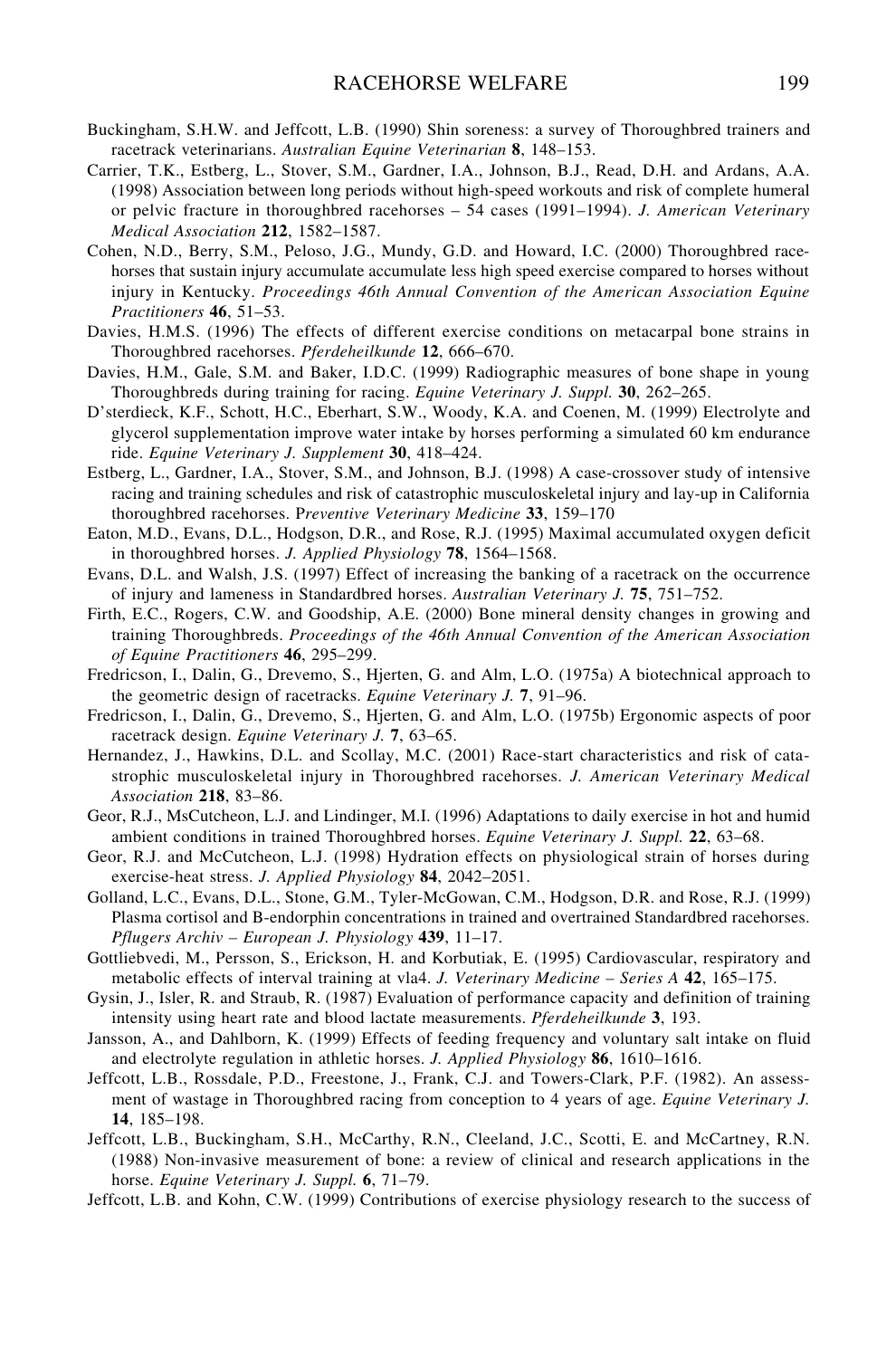#### 200 D.L. EVANS

the 1996 Equestrian Olympic Games: a review. *Equine Exercise Physiology 5, Equine Veterinary J. Suppl.* **30**, 347–355.

- J.R.A. (1991) Preventing accidents to racehorses: studies and measures taken by the Japan Racing Association, *Report of the Committee on the Prevention of Accidents to Racehorses*, Japan Racing Association.
- Kobluk, C.N., Geor, R.J., King, V.L. and Robinson, R.A. (1996) A case control study of racing Thoroughbreds conditioned on a high-speed treadmill. *J. Equine Veterinary Science* **16**, 511–513.
- Lindner, A. and Dingerkus, A. (1993). Incidence of training failure among Thoroughbred horses at Cologne, Germany. *Preventative Veterinary Medicine* **16**, 85–94.
- Lovell, D.K. and Rose, R.J. (1991) Changes in skeletal muscle composition in response to interval and high intensity training. *Equine Exercise Physiology* **3**, ICEEP Publications, Davis, Canada, pp. 215–222.
- Marlin, D.J., Scott, C.M., Schroter, R.C., Mills, P.C., Harris, R.C., Harris, P.A., Orme, C.E., Roberts, C.A., Marr, C.M., Dyson, S.J. and Barrelet, F. (1996) Physiological responses in nonheat acclimated horses performing treadmill exercise in cool (20 °C/40%RH), hot dry (30 °C/40%RH) and hot humid (30 °C/80%RH). *Equine Veterinary Journal. Supplement* **22**, 70–84.
- Mason, T.A. and Bourke, J.M. (1973). Closure of the distal radial epiphysis and its relationship to unsoundness in two year old Thoroughbreds. *Australian Veterinary J.* **49**, 221–228.
- McKane and Slocombe (1999) Sequential changes in bronchoalveolar cytology after autologous blood inoculation, Equine Exercise Physiology 5. *Equine Veterinary J. Supplement* **30**, 126–130.
- Meyer, T.S., Fedde, M.R., Gaughan, E.M., Langsetmo, I. and Erickson, H.H. (1998) Quantification of exercise-induced pulmonary haemorrhage with bronchoalveolar lavage. *Equine Veterinary J.* **30**, 284–288.
- Misumi, K., Sakamoto, H. and Shimizu, R. (1994) The validity of swimming training for 2-year-old thoroughbreds. *J. Veterinary Medical Science* **56**, 217–222.
- Moyer, W., Spencer, P.A. and Kallish, M. (1991) Relative incidence of dorsal metacarpal disease in young Thoroughbred racehorses training on two different surfaces. *Equine Veterinary J.* **23**, 166–168.
- Moyer, W. and Fisher, J.R.S. (1992) Bucked Shins: Effects of differing track surfaces and proposed training regimes. *Proceedings of the 37th Annual Convention of the American Association of Equine Practitioners*, 541–547.
- Munoz, A., Riber, C., Santisteban, R., Rubio, M.D., Aguera, E.I. and Castejon, F.M. (1999) Cardiovascular and metabolic adaptations in horses competing in cross-country events. *J. Veterinary Medical Science* **61**, 13–20.
- Murakami, M., Imahara, T., Inui, T., Amada, A., Senta, T., Takagi, S., Kubo, K., Sugimoto, O., Watanabe, H., Ikeda, S. and Kameya, T. (1976) Swimming exercises in horses. *Experimental Reports Equine Health Laboratory* **13**, 27–48.
- Nielsen, B.D., Potter, G.D., Morris, E.L., Odom, T.W., Senor, M.A., Reynolds, J.A., Smith, W.B. and Martin, M.T. (1997) Changes in the third metacarpal bone and frequency of bone injuries in young quarter horses during race-training- observations and theoretical considerations. *J. Equine Veterinary Science* **17**, 541–549.
- Nielsen, B.D., Potter, G.D., Greene, L.W., Morris, E.L., Murraygerzik, M., Smith, W.B. and Martin, M.T. (1998) Response of young horses in training to varying concentrations of dietary calcium and phosphorus. *J. Equine Veterinary Science* **18**, 397–404.
- Norwood, G.L. (1978) The bucked-shin complex in Thoroughbreds. *Proceedings of the 24th Annual Convention American Association Equine Practitioners*, pp. 319–336.
- Nunamaker, D. (1996) Stress fractures in Thoroughbred racehorses. *Surgery Forum*, 1–4.
- Physick-Sheard, P.W. (1986) Career profile of the Canadian Standardbred I. Influence of age, gait and sex upon chances of racing. *Canadian J. Veterinary Research* **50**, 449–456.
- Pickersgill, C.H. and Reid, S.W.J. (2002a) Musculoskeletal injuries and associated epidemiological risk factors among Thoroughbred racehorses in the UK, in press.
- Pickersgill, C.H., Marr, C.M. and Reid, S.W.J. (2002b) The epidemiology of superficial digital flexor tendinitis among National Hunt racehorses in the UK, in press.